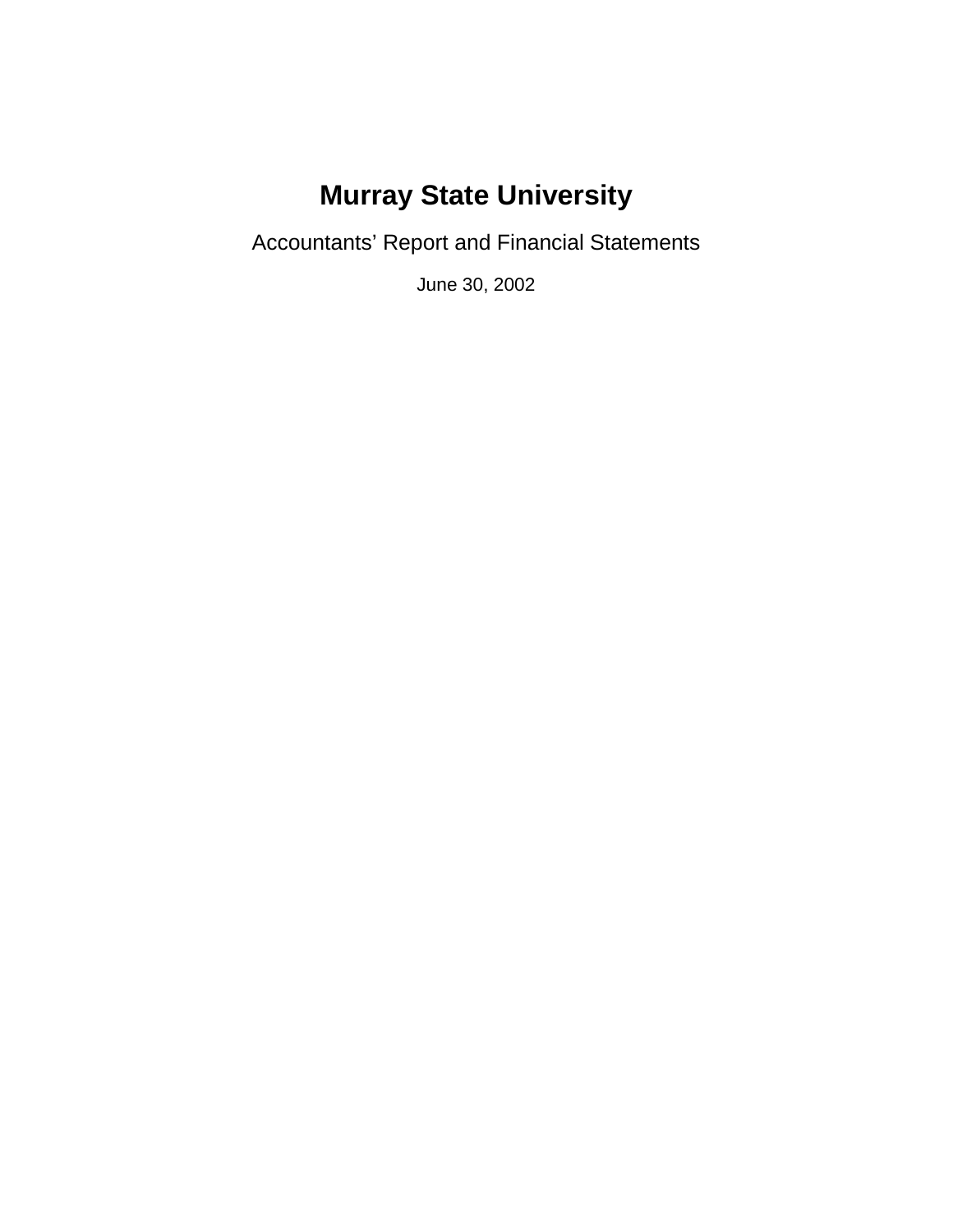

# **Contents**

| <b>Financial Statements</b> |  |
|-----------------------------|--|
|                             |  |
|                             |  |
|                             |  |
|                             |  |
|                             |  |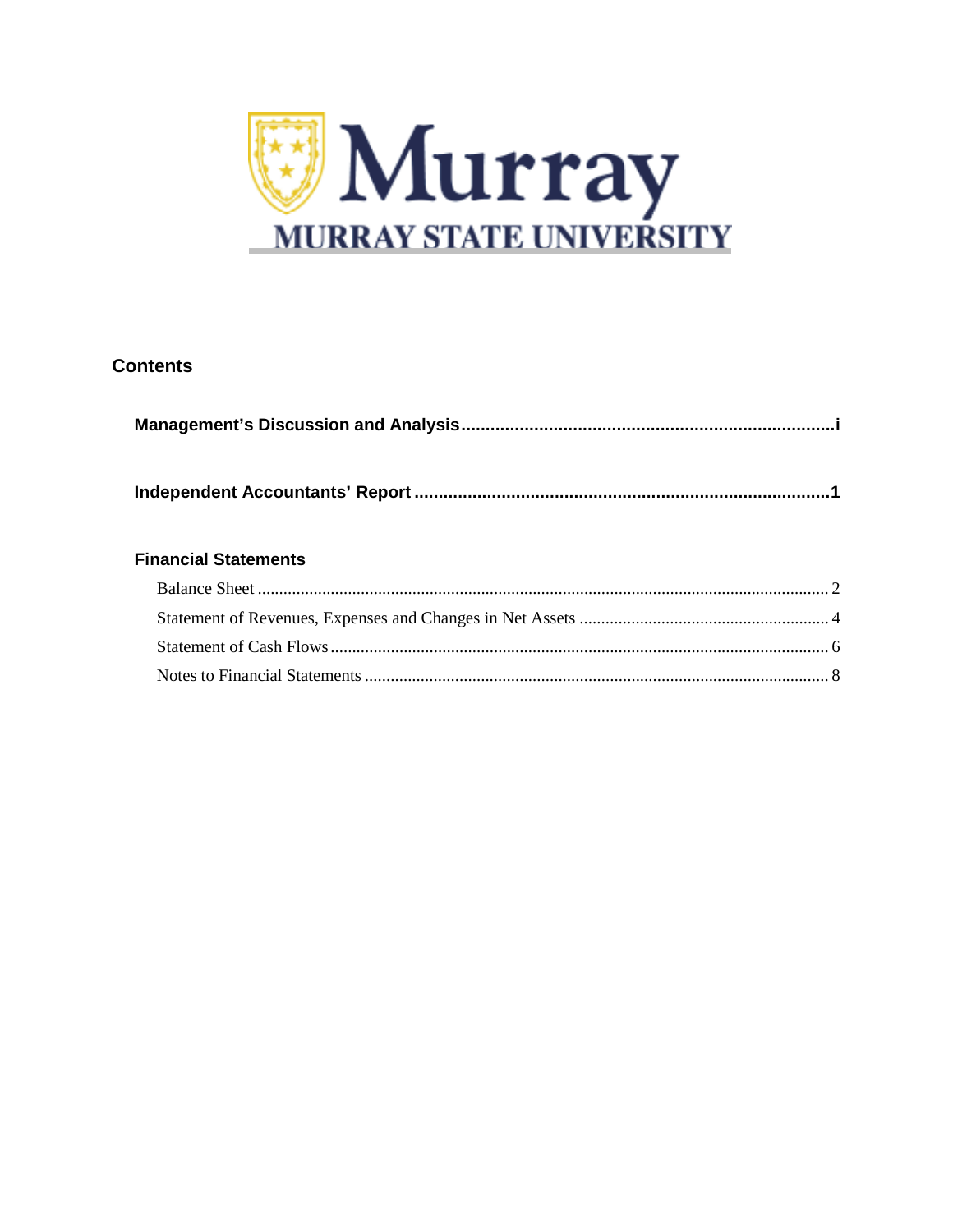#### **Introduction**

The following Management's Discussion and Analysis (MD&A) provides an overview of the financial position and activities of Murray State University (University) for the year ended June 30, 2002. This discussion has been prepared by management and should be read in conjunction with the financial statements and the notes thereto, which follow this section.

The University is a comprehensive public institution of higher learning located in western Kentucky within 40 miles of Illinois, Missouri, and Tennessee. Murray State has study centers in four other cities where it offers a diverse range of degree programs from associate to master levels, through a framework of approximately 30 departmental units in 5 colleges and 1 school, and contributes to the region and state through related research and public service programs. Murray State University serves as a residential, regional university offering core programs in the liberal arts, humanities, sciences and selected high-quality professional programs for approximately 9,800 students.

The University currently has an annual budget of approximately \$100 million and employs approximately 1,300 individuals, including 375 faculty members. The 230-acre main campus consists of 75 buildings, which include a Regional Special Events Center and a new College of Education facility. Construction of a new science complex on the main campus will begin during the next school year.

Murray State University consistently ranks among the nation's best regional universities each year according to the U.S. News and World Report's America's Best Colleges rankings report. Factors considered in the rankings are reputation, retention rate, graduation rate, class size, student-faculty ratio and SAT/ACT scoring. The University is a charter member of the Ohio Valley Conference and a Division I member of the NCAA. The University's commitment to academic excellence is central to the University's mission and permeates throughout the institution.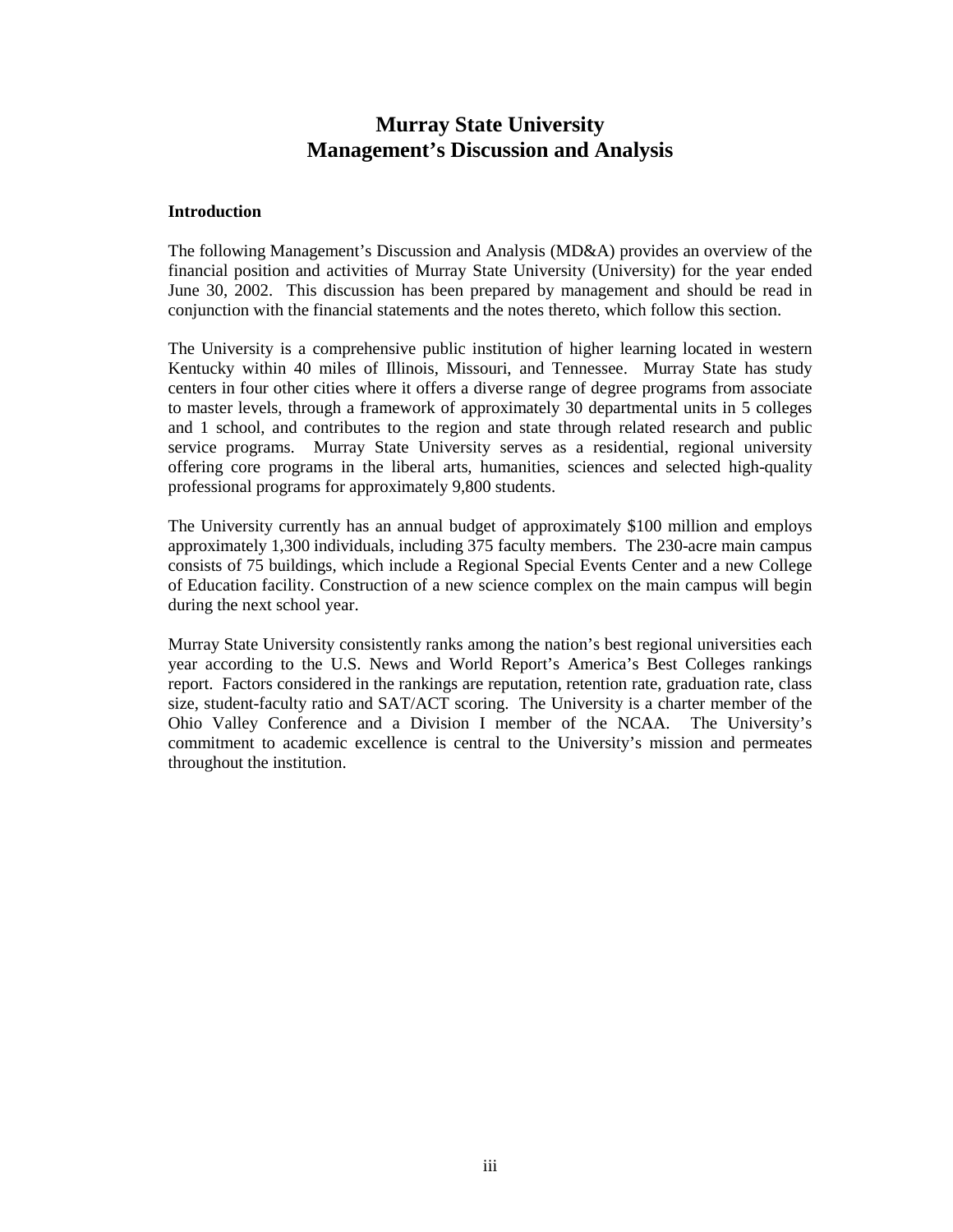#### **Governmental Accounting Standards**

The MD&A, financial statements, and accompanying notes are prepared in accordance with following Governmental Accounting Standards Board (GASB) pronouncements:

Statement No. 35, Basic Financial Statements – and Management's Discussion and Analysis – for Public Colleges and Universities

Statement No. 37, Basic Financial Statements – and Management's Discussion and Analysis – for State and Local Governments: Omnibus

Statement No. 38, Certain Financial Statement Note Disclosures

The MD&A does not include comparative analysis with prior year information because this is the first year of implementation of the new standards. The MD&A will include such comparative analysis in future years.

#### **Balance Sheet**

The Balance Sheet presents a financial picture of the University's financial condition at the end of the fiscal year by reporting assets (current and noncurrent), liabilities (current and noncurrent), and net assets (assets less liabilities).

### *Assets*

Total assets of the University at the end of the fiscal year were approximately \$195 million, of which capital assets, net of depreciation, represented the largest portion. This group of assets totaled approximately \$108 million or 55% of total assets and was primarily comprised of university owned land, buildings, equipment, and library holdings. Cash and cash equivalents were the second largest asset group, totaling approximately \$40 million or 21% of total assets. Approximately half of the cash and cash equivalents total was for unexpended capital construction funds provided by the Commonwealth of Kentucky and other designated sources. Endowment investments represented another major asset of the University, totaling approximately \$28 million or 14% of total assets. Of this amount, approximately \$27 million was held by the Murray State University Foundation for investment purposes. The remaining portion of the endowment investments was held by the University, classified as restricted cash equivalents.

### *Liabilities*

Total liabilities of the University at the end of the fiscal year were approximately \$48 million, of which bonds payable represented the largest portion. Bonds payable obligations totaled approximately \$20 million or 42% of total liabilities and were for the construction and renovation of educational and housing and dining facilities. The other significant group of liabilities was amounts payable to vendors and for payroll related obligations, which totaled approximately \$9 million or 19% of total liabilities.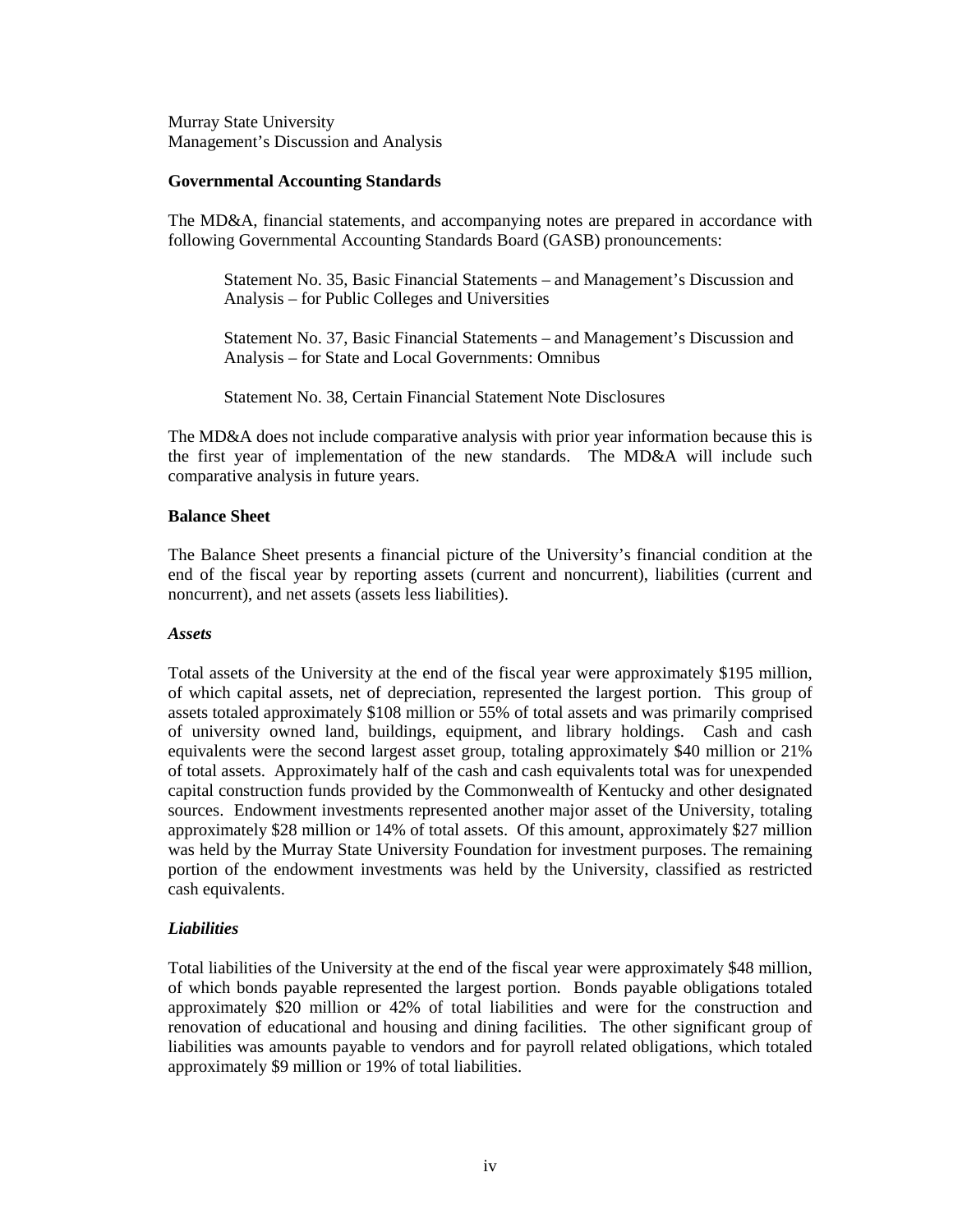|                                        | 2002              |
|----------------------------------------|-------------------|
| Assets:                                |                   |
| <b>Current assets</b>                  | \$<br>26,416,812  |
| Noncurrent assets                      | 60,623,068        |
| Capital assets                         | 107,904,063       |
| <b>Total assets</b>                    | 194,943,943       |
| Liabilities:                           |                   |
| <b>Current liabilities</b>             | 22,665,907        |
| Noncurrent liabilities                 | 25,601,693        |
| <b>Total liabilities</b>               | 48,267,600        |
| Net assets:                            |                   |
| Invested in capital assets,            | 85,180,207        |
| net of related debt                    |                   |
| Restricted for:                        |                   |
| Nonexpendable                          | 27,603,716        |
|                                        |                   |
| Expendable:<br>Scholarships, research, |                   |
| and other                              | 5,433,399         |
| Loans                                  | 5,002,921         |
| Capital                                | 3,895,800         |
| Debt service                           | 3,646,230         |
| Unrestricted                           |                   |
|                                        | 15,914,070        |
| Total net assets                       | 146,676,343       |
| Total liabilities and net assets       | \$<br>194,943,943 |

# Condensed Balance Sheet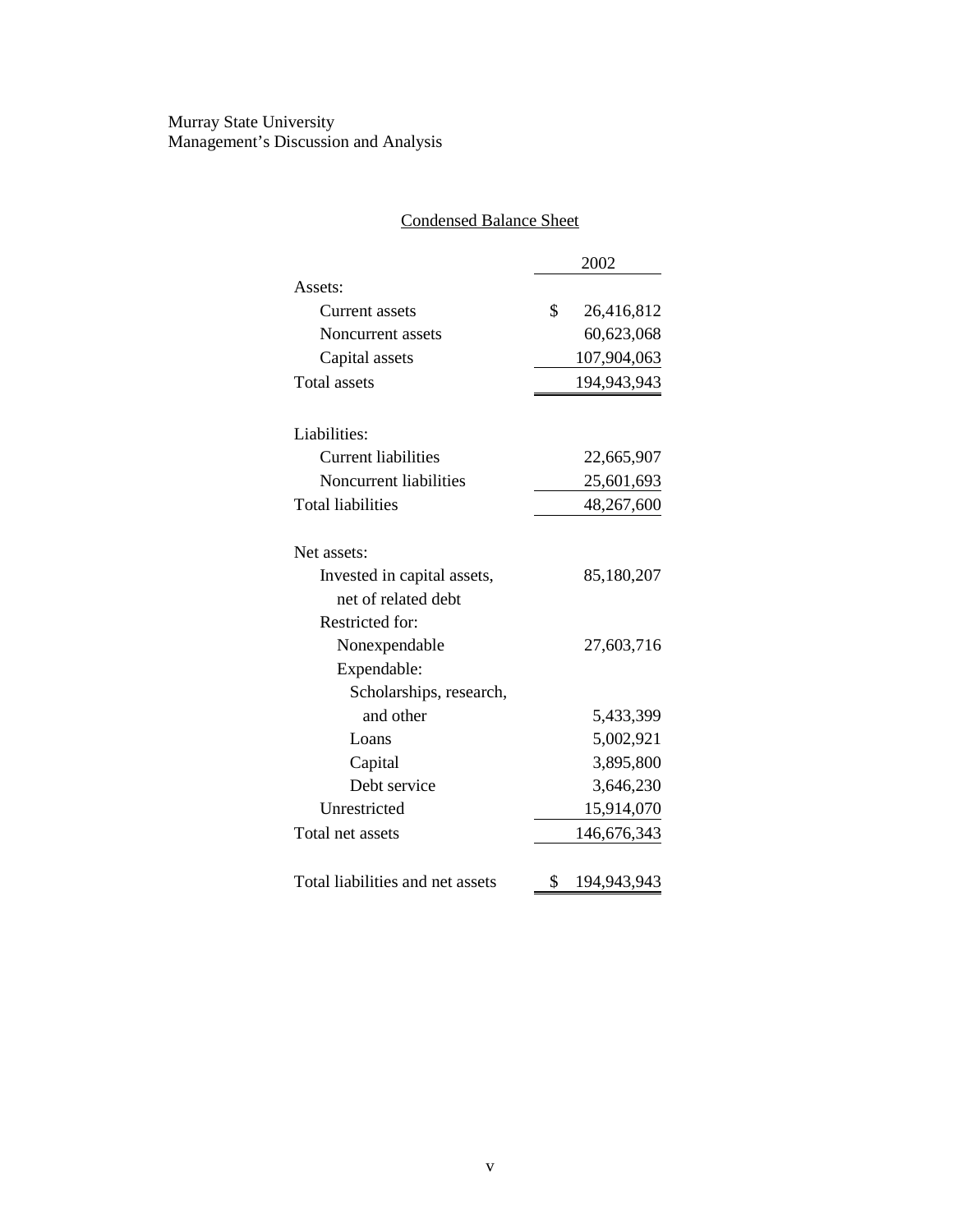### *Net Assets*

Net assets of the University were approximately \$147 million and were divided into three major categories, defined as follows:

- · Invested in capital assets, net of related debt This category represents the institution's equity in property, buildings, equipment, library holdings, and other plant assets owned by the University.
- · Restricted This category represents those assets restricted by an individual or entity external to the University and includes additional net assets classifications of nonexpendable and expendable. Restricted nonexpendable net assets represent the corpus of assets that are permanently restricted. Restricted expendable net assets represent the assets that may be expended by the University, but must be spent for purposes as defined by the donor or external entity.
- · Unrestricted This category represents the net assets held by the University that have no formal restrictions placed upon them.

**Restricted** Nonexpendable 19% Restricted - Expendable 12% Unrestricted 11% Invested in Capital 58%

The allocation of net assets between these three categories is provided in the following chart:

### **Statement of Revenues, Expenses, and Changes in Net Assets**

The Statement of Revenues, Expenses, and Changes in Net Assets, which is generally referred to as the activities statement, presents the total revenues (operating and nonoperating) received and earned by the institution and expenses (operating and nonoperating) paid and owed by the institution and income or loss from operations for the current fiscal year.

### *Revenues*

Total operating revenues, which exclude state appropriations, of the University for the fiscal year were approximately \$57 million. The primary source of operating revenues was from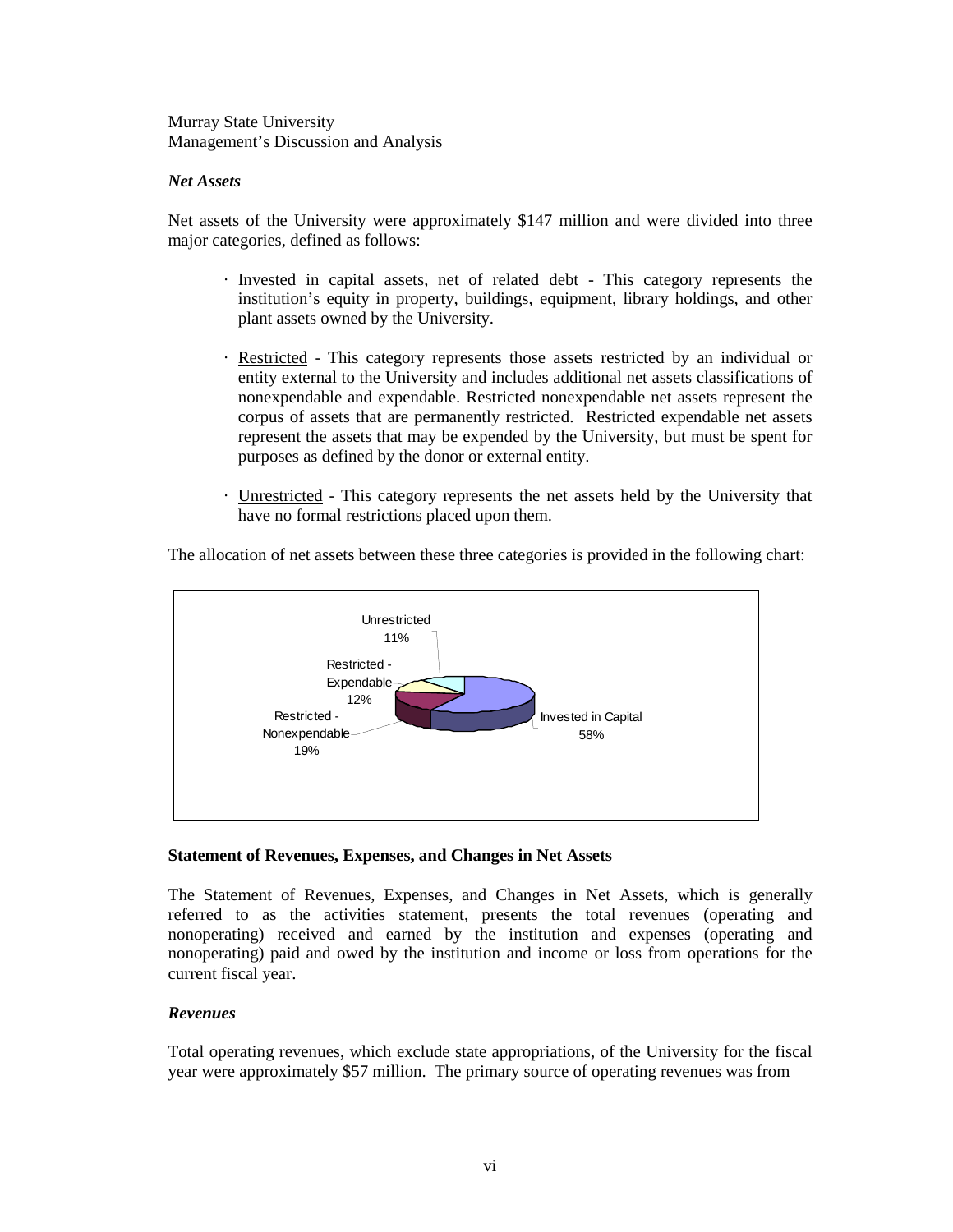student tuition and fees, net of related discounts and allowances, of approximately \$21 million.

Operating and nonoperating revenues from grants and contracts, including substantially all federal funds, were approximately \$19 million. Grant and contract revenues that were considered exchange in nature are classified as operating revenues. The remaining grant and contract revenues were related to nonexchange type agreements and are classified as nonoperating revenues. In a nonexchange agreement, the University receives dollars from another party without directly giving a service or product of equal value in exchange.

The University received \$52 million of state appropriations which are classified as nonoperating revenues. These funds were used to support University operating activities.

The sources of total operating revenues and nonoperating state appropriation revenues are reflected in the following chart:



### *Expenses*

Total operating expenses of the University for the fiscal year were approximately \$114 million. Total educational and general expenses, excluding depreciation and auxiliary expenses, was approximately \$94 million or 82% of total operating expenses. Instructional program expenses represent the most significant portion of the educational and general operating expenses, totaling approximately \$44 million or 46% of the total educational and general portion. Depreciation expense was not allocated to each program group, but presented as a single expense item representing depreciation for all areas of the University. Depreciation expense totaled approximately \$6 million or 5% of total operating expenses.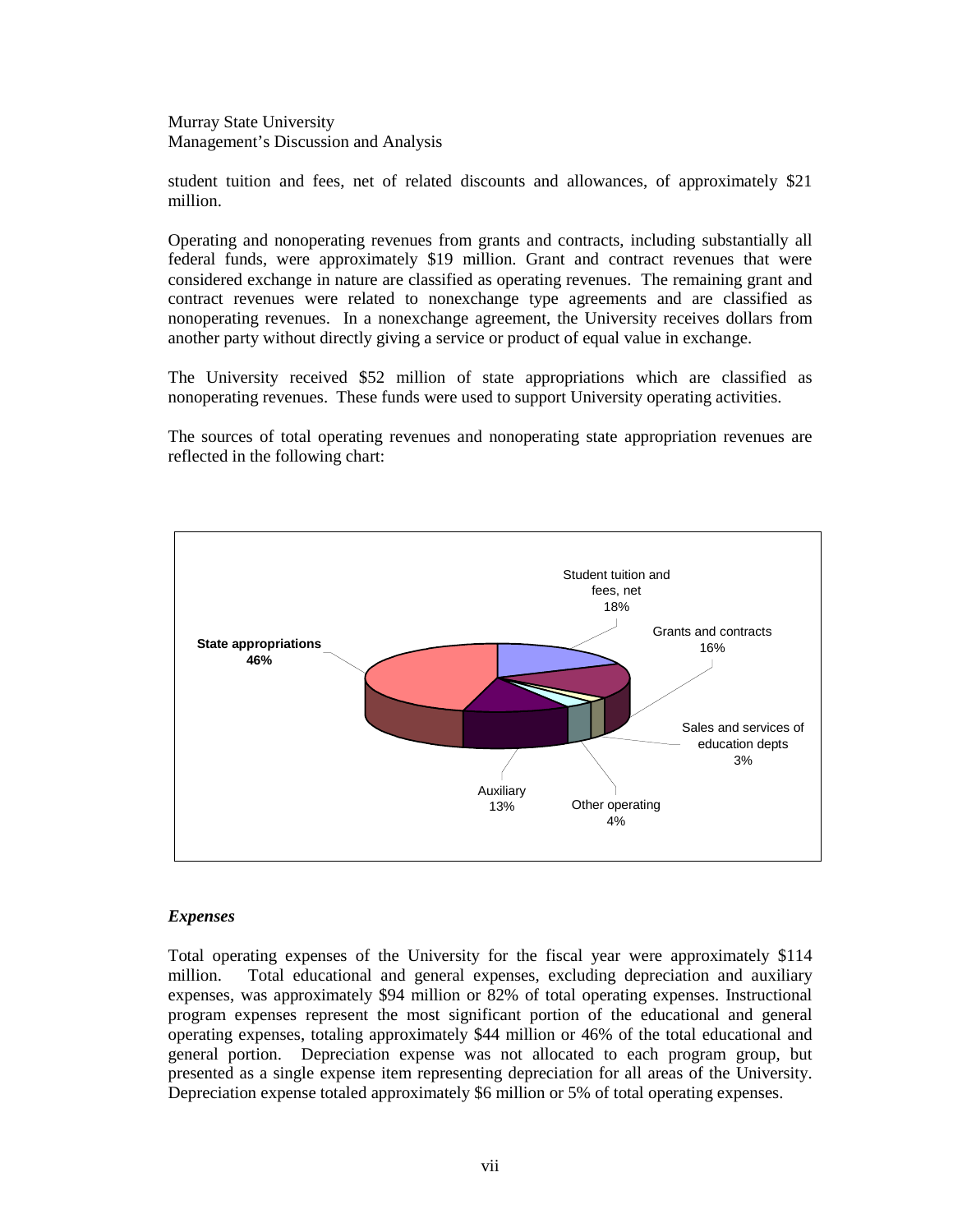|                                        | 2002             |
|----------------------------------------|------------------|
| Operating revenues:                    |                  |
| Student tuition and fees, net          | \$<br>20,782,031 |
| Grants and contracts                   | 14,074,336       |
| Other                                  | 6,939,547        |
| Auxiliary                              | 14,769,856       |
| Total operating revenues               | 56,565,770       |
| Operating expenses:                    |                  |
| Instruction                            | 43, 431, 417     |
| Research                               | 1,790,612        |
| Public service                         | 5,150,185        |
| Libraries                              | 1,438,441        |
| Academic support                       | 5,690,889        |
| Student services                       | 9,563,861        |
| Institutional support                  | 9,516,957        |
| Operation and maintenance of plant     | 11,531,704       |
| Student financial aid                  | 5,711,997        |
| Depreciation                           | 6,144,645        |
| Auxiliary                              | 13,772,777       |
| Total operating expenses               | 113,743,485      |
| <b>Operating loss</b>                  | (57, 177, 715)   |
| Nonoperating revenues (expenses):      |                  |
| State appropriations                   | 51,673,740       |
| Other nonoperating revenues (expenses) | 11,670,255       |
| Total nonoperating revenues (expenses) | 63, 343, 995     |
| Increase in net assets                 | 6,166,280        |
| Net assets - beginning of year,        | 268,785,273      |
| as originally reported                 |                  |
| Cummulative effect of change in        |                  |
| accounting principle                   | (128, 275, 210)  |
| Net assets - beginning of year,        |                  |
| as restated                            | 140,510,063      |
| Net assets - end of year               | \$146,676,343    |

# Condensed Statement of Revenues, Expenses and Changes in Net Assets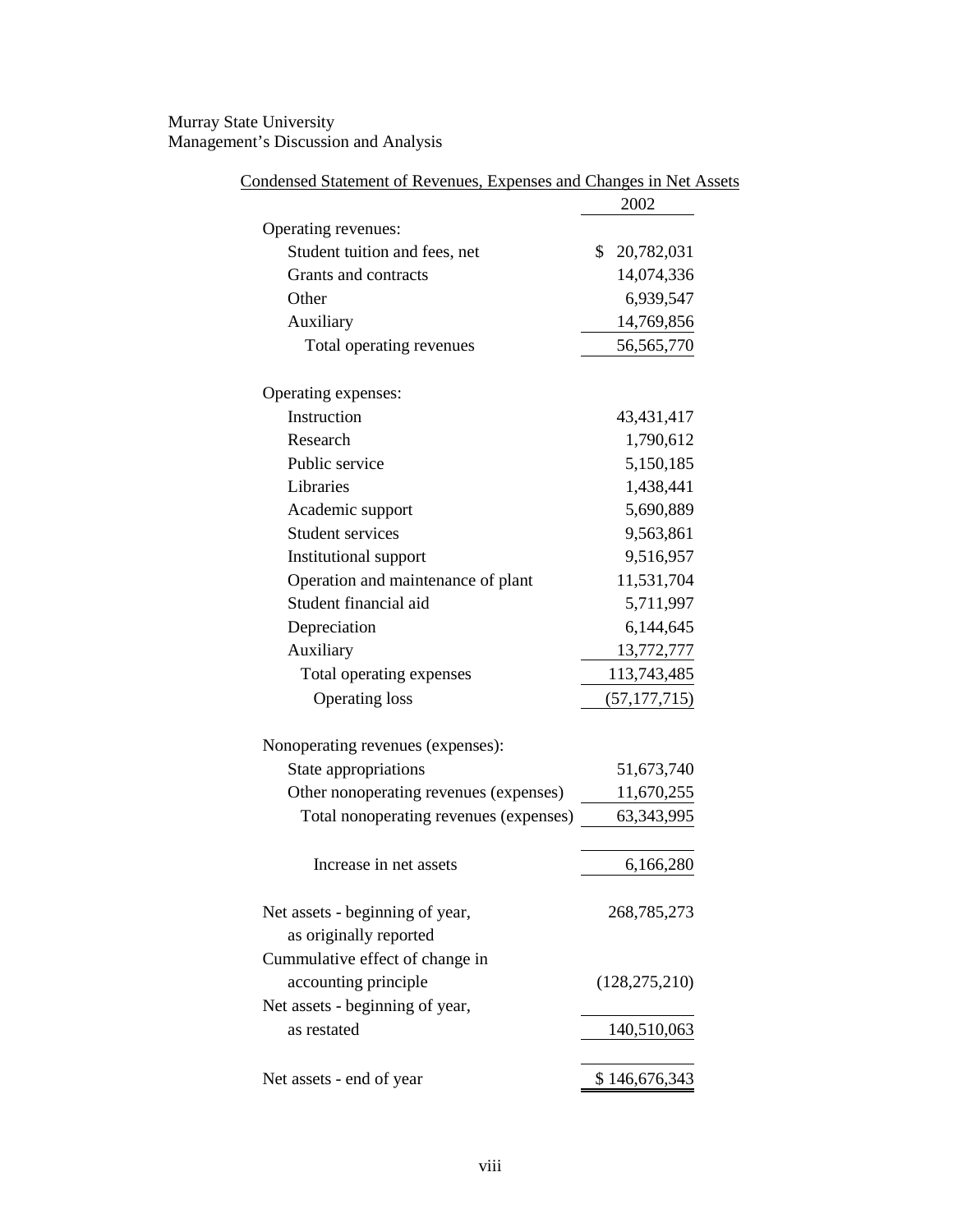#### **Statement of Cash Flows**

The Statement of Cash Flows provides a summary of the sources and uses of cash by defined categories. The primary purposes of the Statement of Cash Flows are to provide information about the University's cash receipts and payments during the year and to help assess the University's ability to generate future net cash flows and meet obligations as they become due, as well as its need for external financing.

The major sources of cash from operating activities were tuition and fees of approximately \$22 million and grant and contract and auxiliary enterprise receipts of approximately \$14 million and \$15 million, respectively. The most significant uses of cash for operating activities were payments to employees of about \$71 million and to vendors for about \$37 million.

The cash flows from noncapital financing activities include approximately \$52 million received as general appropriations from the Commonwealth of Kentucky, which is the largest source of cash for the fiscal year.

The cash flows from capital financing activities represent cash received and used for the acquisition, construction, and renovation of capital assets. The most significant source of cash presented in this category is from the Commonwealth of Kentucky for the construction of phase I of a science complex.

The cash flows from investing activities represent the cash activities of investments related to bond reserve funds and endowment assets.

### **Financial Position**

Due to revenue shortfalls projected by the Commonwealth of Kentucky, public educational institutions experienced a reduction of state appropriation funding for the current fiscal year. The University's portion of this reduction was \$985,160.

#### **Capital Assets and Debt Administration**

The University had several significant capital additions of facilities during the fiscal year. The Carr Health Building and Business Building renovations were completed, and construction was completed on Alexander Hall, West Kentucky Regional Post Secondary Education Facility, and the Alumni Center.

Revisions to asset capitalization limits and useful lives were made to the University's capitalization policy during the fiscal year. These revisions resulted in a reduction in the recorded value of capital assets of approximately \$24 million. As required by GASB No. 34, the University began to record depreciation expense for assets for the fiscal year. Depreciation expense applicable to prior fiscal years or accumulated depreciation totaled approximately \$105 million. The effect of accumulated depreciation was presented as a decrease in the University's net assets at the beginning of the current fiscal year.

The University did not issue any bonds or acquire significant debt during the fiscal year.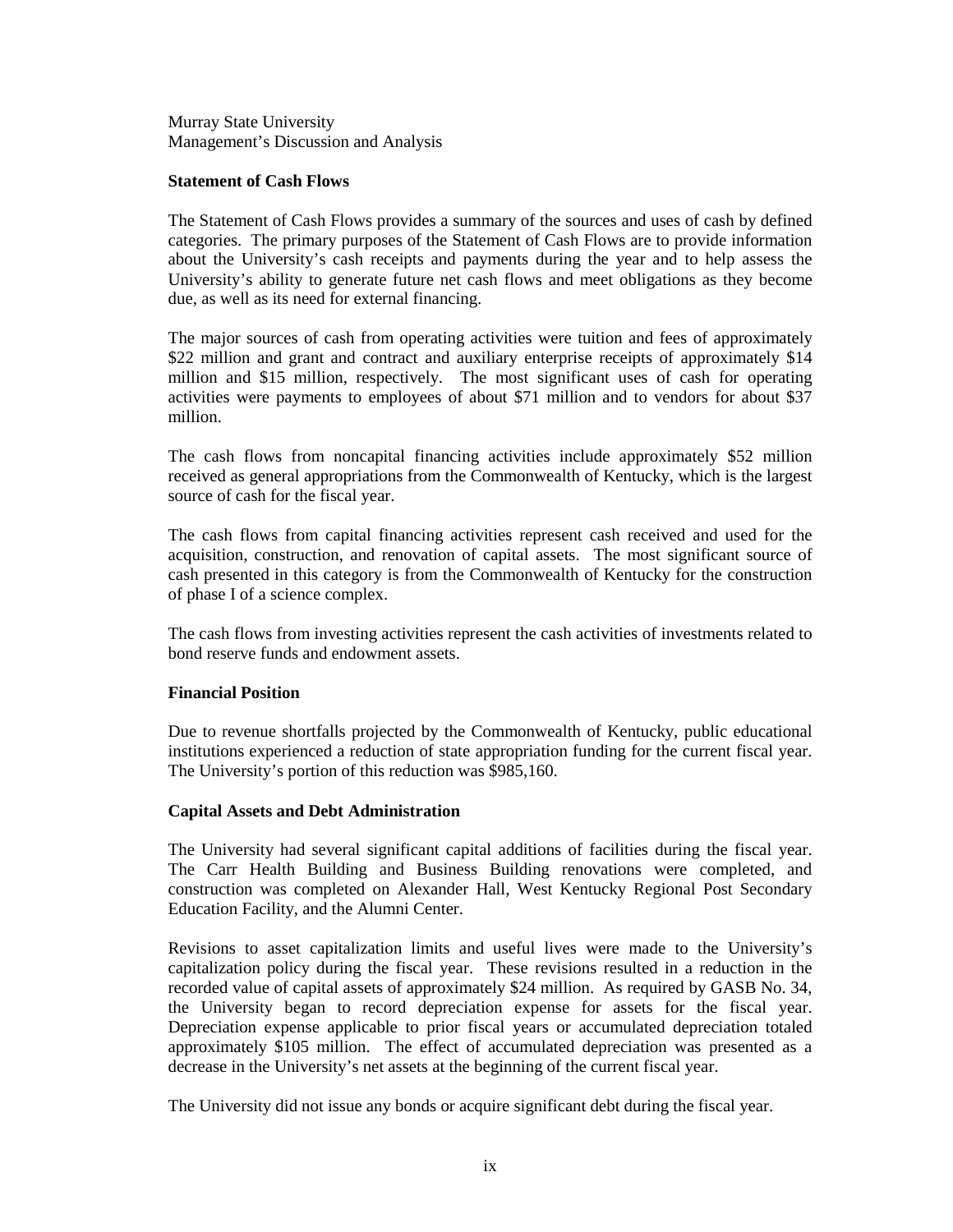#### **Infrastructure Assets**

Infrastructure assets are defined by GASB No. 34 as long-lived assets that are normally stationary in nature and normally can be preserved for a significantly greater number of years than most capital assets. These types of assets will typically be permanent non-building additions that service the entire campus. The University has adopted the modified approach of accounting for its infrastructure assets. This approach requires that an asset management system be established and maintained. Such a system would assess and disclose that all eligible infrastructure assets are being preserved approximately at (or above) a condition level established. To date the University has not identified any assets that should be classified as infrastructure.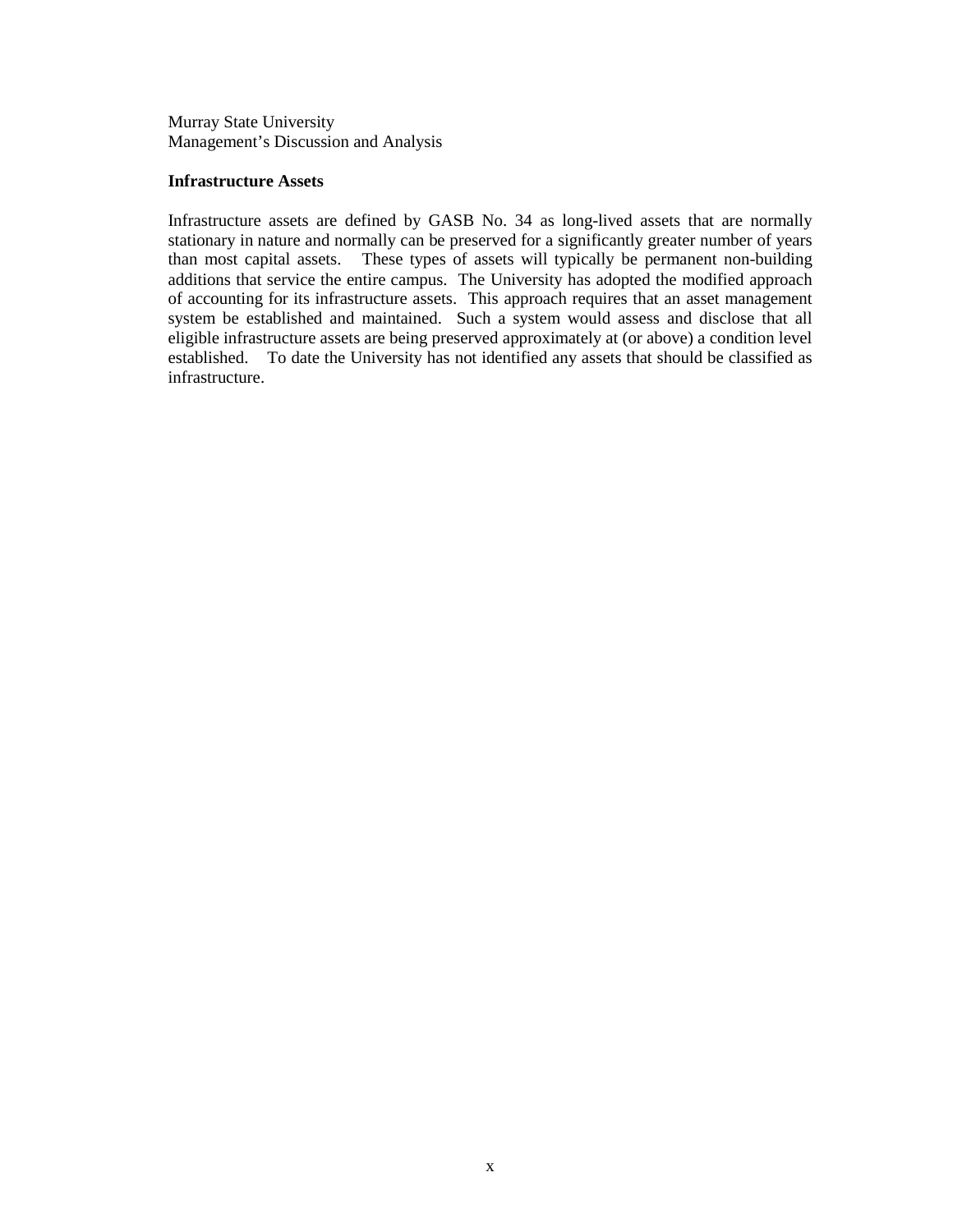# **Independent Accountants' Report**

President F. King Alexander and Board of Regents Murray State University Murray, Kentucky

We have audited the accompanying basic financial statements of Murray State University, a component unit of the state of Kentucky, as of and for the year ended June 30, 2002, as listed in the table of contents. These financial statements are the responsibility of the University's management. Our responsibility is to express an opinion on these financial statements based on our audit.

We conducted our audit in accordance with auditing standards generally accepted in the United States of America and the standards applicable to financial audits contained in *Government Auditing Standards*, issued by the Comptroller General of the United States. Those standards require that we plan and perform the audit to obtain reasonable assurance about whether the financial statements are free of material misstatement. An audit includes examining, on a test basis, evidence supporting the amounts and disclosures in the financial statements. An audit also includes assessing the accounting principles used and significant estimates made by management, as well as evaluating the overall financial statement presentation. We believe that our audit provides a reasonable basis for our opinion.

In our opinion, the financial statements referred to above present fairly, in all material respects, the financial position of Murray State University as of June 30, 2002, and its changes in financial position and cash flows for the year then ended in conformity with accounting principles generally accepted in the United States of America.

As discussed in Note 19, in 2002 the University changed its method of financial statement presentation and disclosure by retroactively restating prior years' financial statements.

The accompanying management's discussion and analysis as listed in the table of contents is not a required part of the basic financial statements but is supplementary information required by the Governmental Accounting Standards Board. We have applied certain limited procedures, which consisted principally of inquiries of management regarding the methods of measurement and presentation of the required supplementary information. However, we did not audit the information and express no opinion on it.

/s/ **BKD, LLP**

September 19, 2002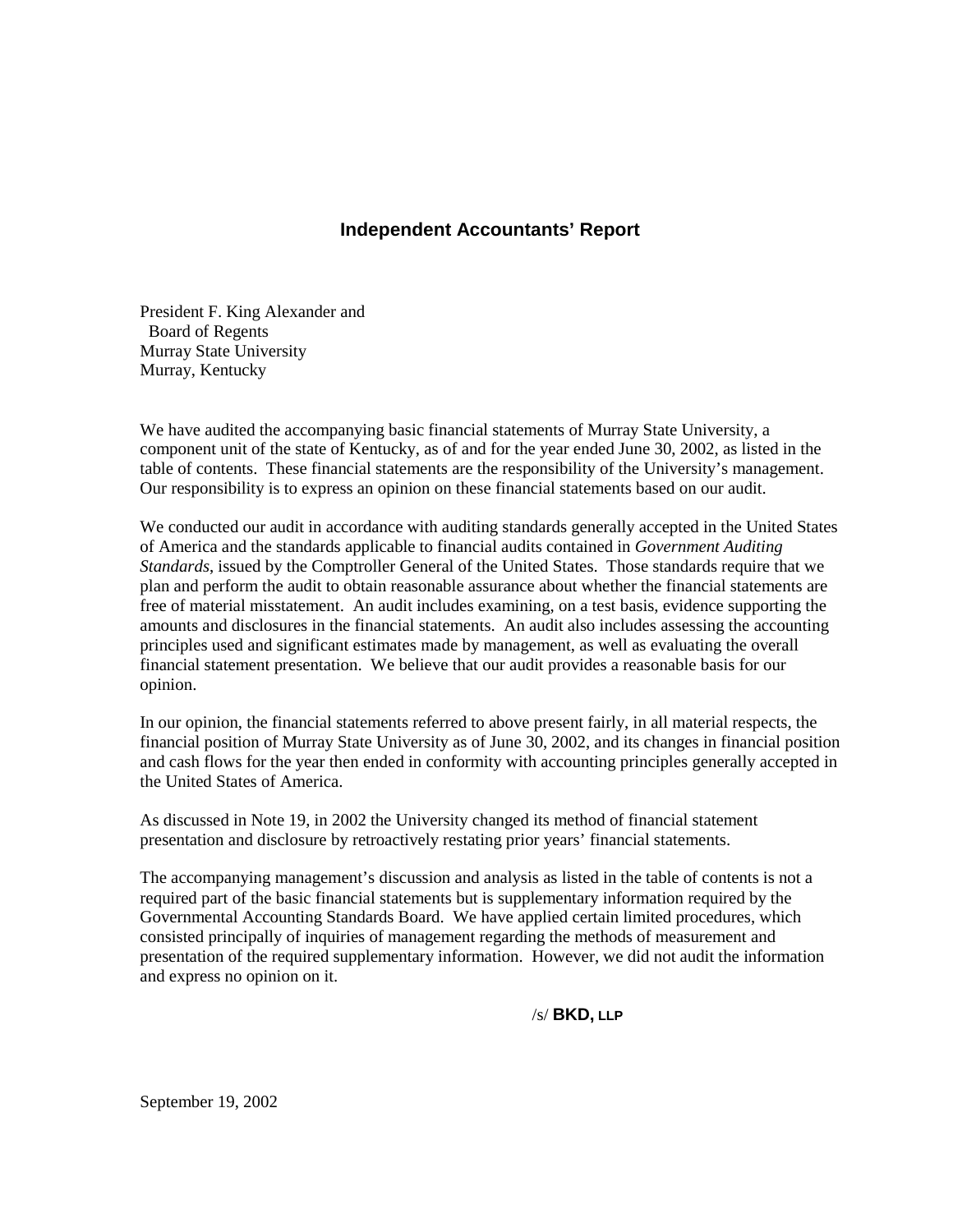# **MURRAY STATE UNIVERSITY BALANCE SHEET JUNE 30, 2002**

# **ASSETS**

| \$<br>18,730,404<br>Cash and cash equivalents<br>Accounts receivable, net<br>4,224,937<br>Inventories<br>1,607,532<br>Prepaid expenses<br>480,856<br>Loans receivable, net<br>686,620<br>Interest receivable<br>686,463<br>Total current assets<br>26,416,812<br>Noncurrent assets:<br>Restricted cash and cash equivalents<br>21,491,017<br>Restricted investments<br>4,625,461<br>Accounts receivable, net<br>329,300<br>Assets held by MSU Foundation<br>30,288,539<br>Loans receivable, net<br>3,769,712<br>Capital assets<br>218,305,566<br>Accumulated depreciation<br>(110, 401, 503)<br>Bond issuance costs<br>119,039<br>168,527,131<br>Total noncurrent assets<br><b>Total assets</b><br>\$194,943,943<br><b>Current liabilities:</b><br>\$<br>Accounts payable<br>5,887,132<br>Self insured health liability<br>1,135,878<br>3,094,089<br>Accrued payroll<br>Interest payable<br>229,551<br>Deposits<br>398,205<br>Deferred revenue<br>8,985,195<br>Current maturities of long term liabilities<br>2,935,857<br>Total current liabilities<br>22,665,907<br>Noncurrent liabilities:<br>Deposits<br>159,212<br>Deferred revenue<br>4,997,748<br>Bonds payable<br>17,414,452<br>Capital leases<br>1,866,132<br>1,048,428<br>Masterlease notes payable<br>11,367<br>Notes payable<br>MSU Foundation notes payable<br>104,354<br>Total noncurrent liabilities<br>25,601,693<br><b>Total liabilities</b><br>48,267,600 | Current assets:                   |  |
|-----------------------------------------------------------------------------------------------------------------------------------------------------------------------------------------------------------------------------------------------------------------------------------------------------------------------------------------------------------------------------------------------------------------------------------------------------------------------------------------------------------------------------------------------------------------------------------------------------------------------------------------------------------------------------------------------------------------------------------------------------------------------------------------------------------------------------------------------------------------------------------------------------------------------------------------------------------------------------------------------------------------------------------------------------------------------------------------------------------------------------------------------------------------------------------------------------------------------------------------------------------------------------------------------------------------------------------------------------------------------------------------------------------------------------|-----------------------------------|--|
|                                                                                                                                                                                                                                                                                                                                                                                                                                                                                                                                                                                                                                                                                                                                                                                                                                                                                                                                                                                                                                                                                                                                                                                                                                                                                                                                                                                                                             |                                   |  |
|                                                                                                                                                                                                                                                                                                                                                                                                                                                                                                                                                                                                                                                                                                                                                                                                                                                                                                                                                                                                                                                                                                                                                                                                                                                                                                                                                                                                                             |                                   |  |
|                                                                                                                                                                                                                                                                                                                                                                                                                                                                                                                                                                                                                                                                                                                                                                                                                                                                                                                                                                                                                                                                                                                                                                                                                                                                                                                                                                                                                             |                                   |  |
|                                                                                                                                                                                                                                                                                                                                                                                                                                                                                                                                                                                                                                                                                                                                                                                                                                                                                                                                                                                                                                                                                                                                                                                                                                                                                                                                                                                                                             |                                   |  |
|                                                                                                                                                                                                                                                                                                                                                                                                                                                                                                                                                                                                                                                                                                                                                                                                                                                                                                                                                                                                                                                                                                                                                                                                                                                                                                                                                                                                                             |                                   |  |
|                                                                                                                                                                                                                                                                                                                                                                                                                                                                                                                                                                                                                                                                                                                                                                                                                                                                                                                                                                                                                                                                                                                                                                                                                                                                                                                                                                                                                             |                                   |  |
|                                                                                                                                                                                                                                                                                                                                                                                                                                                                                                                                                                                                                                                                                                                                                                                                                                                                                                                                                                                                                                                                                                                                                                                                                                                                                                                                                                                                                             |                                   |  |
|                                                                                                                                                                                                                                                                                                                                                                                                                                                                                                                                                                                                                                                                                                                                                                                                                                                                                                                                                                                                                                                                                                                                                                                                                                                                                                                                                                                                                             |                                   |  |
|                                                                                                                                                                                                                                                                                                                                                                                                                                                                                                                                                                                                                                                                                                                                                                                                                                                                                                                                                                                                                                                                                                                                                                                                                                                                                                                                                                                                                             |                                   |  |
|                                                                                                                                                                                                                                                                                                                                                                                                                                                                                                                                                                                                                                                                                                                                                                                                                                                                                                                                                                                                                                                                                                                                                                                                                                                                                                                                                                                                                             |                                   |  |
|                                                                                                                                                                                                                                                                                                                                                                                                                                                                                                                                                                                                                                                                                                                                                                                                                                                                                                                                                                                                                                                                                                                                                                                                                                                                                                                                                                                                                             |                                   |  |
|                                                                                                                                                                                                                                                                                                                                                                                                                                                                                                                                                                                                                                                                                                                                                                                                                                                                                                                                                                                                                                                                                                                                                                                                                                                                                                                                                                                                                             |                                   |  |
|                                                                                                                                                                                                                                                                                                                                                                                                                                                                                                                                                                                                                                                                                                                                                                                                                                                                                                                                                                                                                                                                                                                                                                                                                                                                                                                                                                                                                             |                                   |  |
|                                                                                                                                                                                                                                                                                                                                                                                                                                                                                                                                                                                                                                                                                                                                                                                                                                                                                                                                                                                                                                                                                                                                                                                                                                                                                                                                                                                                                             |                                   |  |
|                                                                                                                                                                                                                                                                                                                                                                                                                                                                                                                                                                                                                                                                                                                                                                                                                                                                                                                                                                                                                                                                                                                                                                                                                                                                                                                                                                                                                             |                                   |  |
|                                                                                                                                                                                                                                                                                                                                                                                                                                                                                                                                                                                                                                                                                                                                                                                                                                                                                                                                                                                                                                                                                                                                                                                                                                                                                                                                                                                                                             |                                   |  |
|                                                                                                                                                                                                                                                                                                                                                                                                                                                                                                                                                                                                                                                                                                                                                                                                                                                                                                                                                                                                                                                                                                                                                                                                                                                                                                                                                                                                                             |                                   |  |
|                                                                                                                                                                                                                                                                                                                                                                                                                                                                                                                                                                                                                                                                                                                                                                                                                                                                                                                                                                                                                                                                                                                                                                                                                                                                                                                                                                                                                             |                                   |  |
|                                                                                                                                                                                                                                                                                                                                                                                                                                                                                                                                                                                                                                                                                                                                                                                                                                                                                                                                                                                                                                                                                                                                                                                                                                                                                                                                                                                                                             | <b>LIABILITIES AND NET ASSETS</b> |  |
|                                                                                                                                                                                                                                                                                                                                                                                                                                                                                                                                                                                                                                                                                                                                                                                                                                                                                                                                                                                                                                                                                                                                                                                                                                                                                                                                                                                                                             |                                   |  |
|                                                                                                                                                                                                                                                                                                                                                                                                                                                                                                                                                                                                                                                                                                                                                                                                                                                                                                                                                                                                                                                                                                                                                                                                                                                                                                                                                                                                                             |                                   |  |
|                                                                                                                                                                                                                                                                                                                                                                                                                                                                                                                                                                                                                                                                                                                                                                                                                                                                                                                                                                                                                                                                                                                                                                                                                                                                                                                                                                                                                             |                                   |  |
|                                                                                                                                                                                                                                                                                                                                                                                                                                                                                                                                                                                                                                                                                                                                                                                                                                                                                                                                                                                                                                                                                                                                                                                                                                                                                                                                                                                                                             |                                   |  |
|                                                                                                                                                                                                                                                                                                                                                                                                                                                                                                                                                                                                                                                                                                                                                                                                                                                                                                                                                                                                                                                                                                                                                                                                                                                                                                                                                                                                                             |                                   |  |
|                                                                                                                                                                                                                                                                                                                                                                                                                                                                                                                                                                                                                                                                                                                                                                                                                                                                                                                                                                                                                                                                                                                                                                                                                                                                                                                                                                                                                             |                                   |  |
|                                                                                                                                                                                                                                                                                                                                                                                                                                                                                                                                                                                                                                                                                                                                                                                                                                                                                                                                                                                                                                                                                                                                                                                                                                                                                                                                                                                                                             |                                   |  |
|                                                                                                                                                                                                                                                                                                                                                                                                                                                                                                                                                                                                                                                                                                                                                                                                                                                                                                                                                                                                                                                                                                                                                                                                                                                                                                                                                                                                                             |                                   |  |
|                                                                                                                                                                                                                                                                                                                                                                                                                                                                                                                                                                                                                                                                                                                                                                                                                                                                                                                                                                                                                                                                                                                                                                                                                                                                                                                                                                                                                             |                                   |  |
|                                                                                                                                                                                                                                                                                                                                                                                                                                                                                                                                                                                                                                                                                                                                                                                                                                                                                                                                                                                                                                                                                                                                                                                                                                                                                                                                                                                                                             |                                   |  |
|                                                                                                                                                                                                                                                                                                                                                                                                                                                                                                                                                                                                                                                                                                                                                                                                                                                                                                                                                                                                                                                                                                                                                                                                                                                                                                                                                                                                                             |                                   |  |
|                                                                                                                                                                                                                                                                                                                                                                                                                                                                                                                                                                                                                                                                                                                                                                                                                                                                                                                                                                                                                                                                                                                                                                                                                                                                                                                                                                                                                             |                                   |  |
|                                                                                                                                                                                                                                                                                                                                                                                                                                                                                                                                                                                                                                                                                                                                                                                                                                                                                                                                                                                                                                                                                                                                                                                                                                                                                                                                                                                                                             |                                   |  |
|                                                                                                                                                                                                                                                                                                                                                                                                                                                                                                                                                                                                                                                                                                                                                                                                                                                                                                                                                                                                                                                                                                                                                                                                                                                                                                                                                                                                                             |                                   |  |
|                                                                                                                                                                                                                                                                                                                                                                                                                                                                                                                                                                                                                                                                                                                                                                                                                                                                                                                                                                                                                                                                                                                                                                                                                                                                                                                                                                                                                             |                                   |  |
|                                                                                                                                                                                                                                                                                                                                                                                                                                                                                                                                                                                                                                                                                                                                                                                                                                                                                                                                                                                                                                                                                                                                                                                                                                                                                                                                                                                                                             |                                   |  |
|                                                                                                                                                                                                                                                                                                                                                                                                                                                                                                                                                                                                                                                                                                                                                                                                                                                                                                                                                                                                                                                                                                                                                                                                                                                                                                                                                                                                                             |                                   |  |
|                                                                                                                                                                                                                                                                                                                                                                                                                                                                                                                                                                                                                                                                                                                                                                                                                                                                                                                                                                                                                                                                                                                                                                                                                                                                                                                                                                                                                             |                                   |  |
|                                                                                                                                                                                                                                                                                                                                                                                                                                                                                                                                                                                                                                                                                                                                                                                                                                                                                                                                                                                                                                                                                                                                                                                                                                                                                                                                                                                                                             |                                   |  |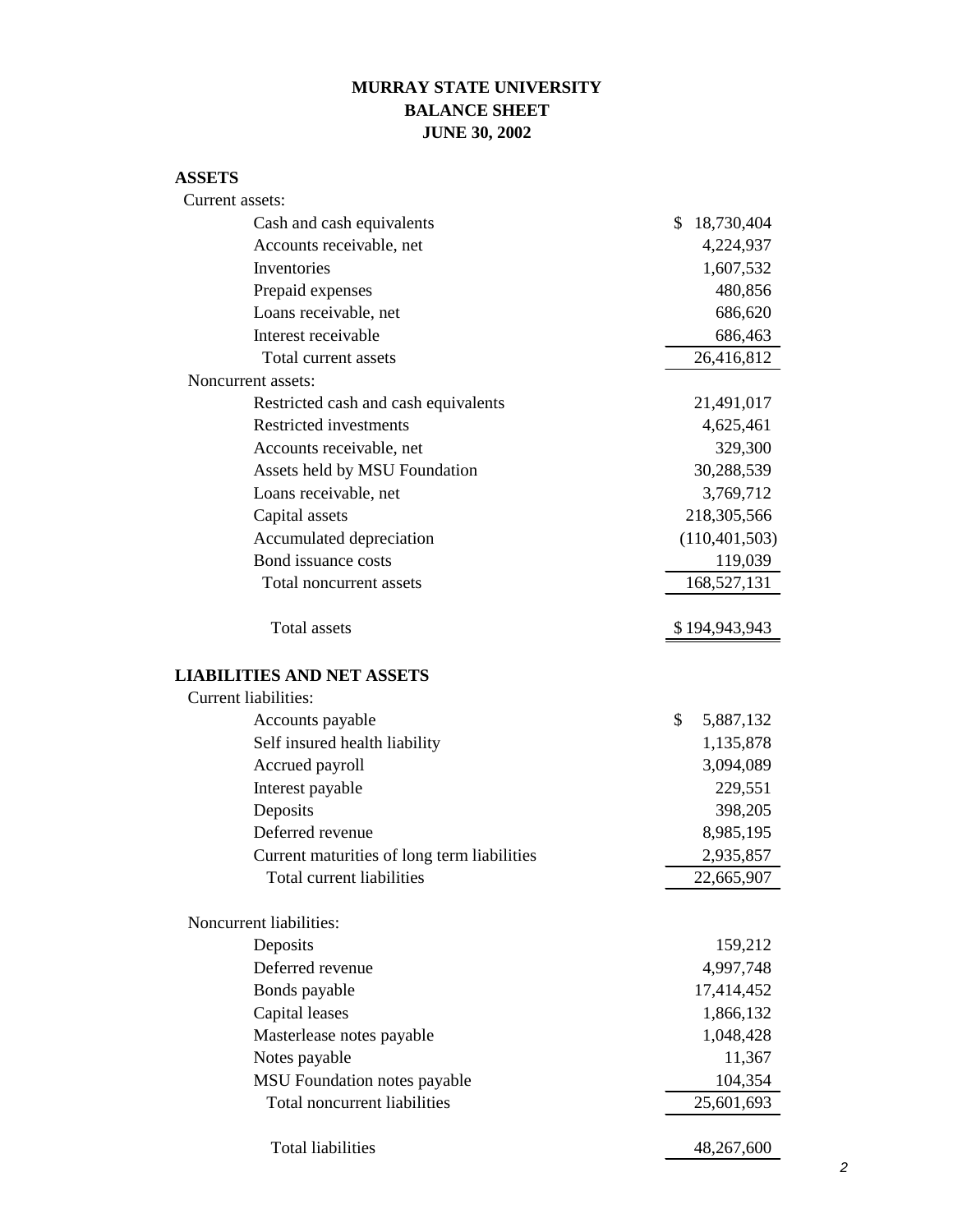# **MURRAY STATE UNIVERSITY BALANCE SHEET JUNE 30, 2002**

# **NET ASSETS**

| Invested in capital assets, net of related debt | S | 85,180,207    |
|-------------------------------------------------|---|---------------|
| Restricted for:                                 |   |               |
| Nonexpendable - permanent endowments            |   | 27,603,716    |
| Expendable:                                     |   |               |
| Scholarships, research, instruction, and other  |   | 5,433,399     |
| Loans                                           |   | 5,002,921     |
| Capital assets                                  |   | 3,895,800     |
| Debt service                                    |   | 3,646,230     |
| Unrestricted                                    |   | 15,914,070    |
| Total net assets                                |   | 146,676,343   |
|                                                 |   |               |
| Total liabilities and net assets                |   | \$194,943,943 |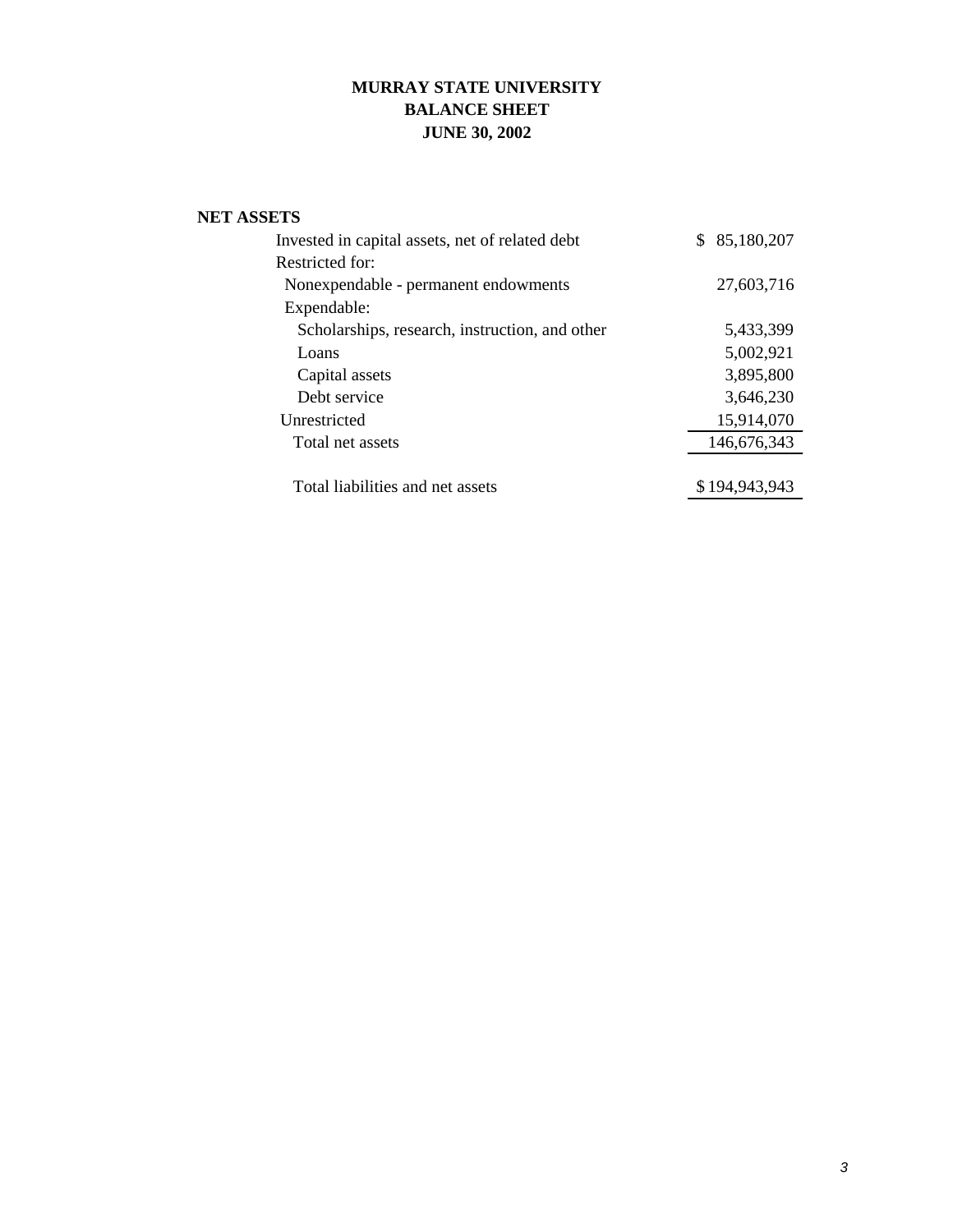# **MURRAY STATE UNIVERSITY STATEMENT OF REVENUES, EXPENSES, AND CHANGES IN NET ASSETS FOR THE YEAR ENDED JUNE 30, 2002**

# **REVENUES**

| Operating revenues:                                                                     |                |
|-----------------------------------------------------------------------------------------|----------------|
| Student tuition and fees                                                                | \$33,937,341   |
| Less discounts and allowances                                                           | (13, 155, 310) |
| Net tuition and fees                                                                    | 20,782,031     |
|                                                                                         | 10,430,411     |
| Federal grants and contracts                                                            | 3,553,022      |
| State grants and contracts                                                              | 90,903         |
| Local and private grants and contracts<br>Sales and services of educational departments | 2,874,654      |
| Other operating revenues                                                                | 4,064,893      |
|                                                                                         |                |
| Auxiliary enterprises revenues                                                          | 15,692,622     |
| Less discounts and allowances                                                           | (922, 766)     |
| Net auxiliary revenue                                                                   | 14,769,856     |
| Total operating revenues                                                                | 56, 565, 770   |
| <b>EXPENSES</b>                                                                         |                |
| Operating expenses:                                                                     |                |
| Instruction                                                                             | 43,431,417     |
| Research                                                                                | 1,790,612      |
| Public service                                                                          | 5,150,185      |
| Libraries                                                                               | 1,438,441      |
| Academic support                                                                        | 5,690,889      |
| <b>Student services</b>                                                                 | 9,563,861      |
| Institutional support                                                                   | 9,516,957      |
| Operation and maintenance of plant                                                      | 11,531,704     |
| Student financial aid                                                                   | 5,711,997      |
| Depreciation                                                                            | 6,144,645      |
| Auxiliary enterprises                                                                   | 13,772,777     |
| Total operating expenses                                                                | 113,743,485    |
| Operating income (loss)                                                                 | (57, 177, 715) |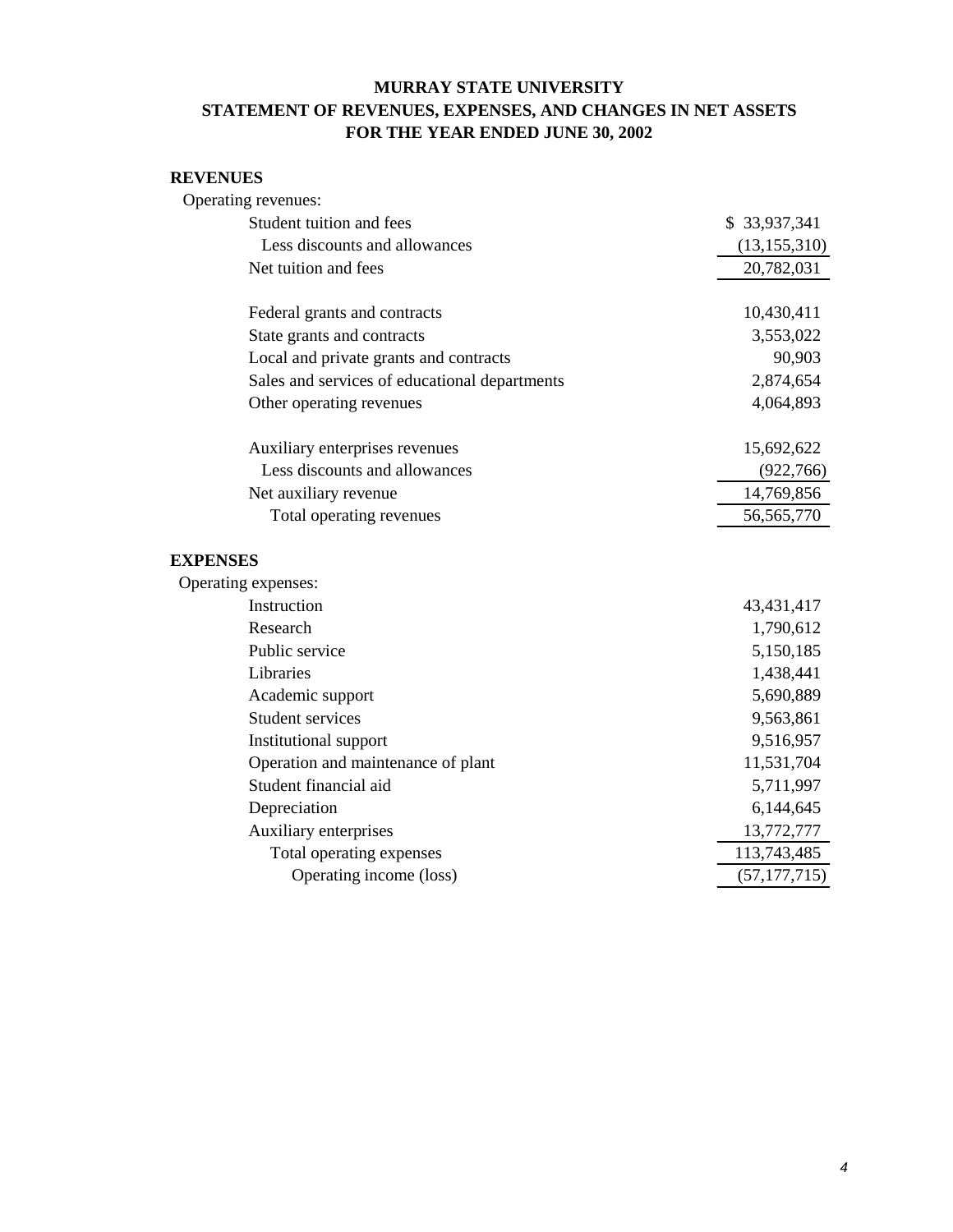# **MURRAY STATE UNIVERSITY STATEMENT OF REVENUES, EXPENSES, AND CHANGES IN NET ASSETS FOR THE YEAR ENDED JUNE 30, 2002**

| <b>NONOPERATING REVENUES (EXPENSES)</b>                     |                 |
|-------------------------------------------------------------|-----------------|
| State appropriations                                        | 51,673,740      |
| State endowment match                                       | 1,521,786       |
| Federal grants and contracts                                | 1,403,332       |
| State grants and contracts                                  | 1,845,650       |
| Local and private grants and contracts                      | 1,238,341       |
| NONOPERATING REVENUES (EXPENSES) (cont'd)                   |                 |
| Endowment income                                            | 783,722         |
| Gifts                                                       | 3,583,965       |
| Investment income                                           | 453,930         |
| Interest on capital asset-related debt                      | (1,066,839)     |
| Loss on deletion and disposal of capital assets             | (851,904)       |
| Bond amortization                                           | (39, 442)       |
| Net nonoperating revenues                                   | 60,546,281      |
| Income before other revenues, expenses, gains,<br>or losses | 3,368,566       |
| State capital appropriations                                | 1,818,336       |
| Capital gifts                                               | 679,378         |
| Insurance proceeds on capital asset loss                    | 300,000         |
| Increase in net assets                                      | 6,166,280       |
| <b>NET ASSETS</b>                                           |                 |
| Net assets - beginning of year, as originally reported      | 268,785,273     |
| Cumulative effect of change in accounting principle         | (128, 275, 210) |
| Net assets - beginning of year, as restated                 | 140,510,063     |
| Net assets - end of year                                    | \$146,676,343   |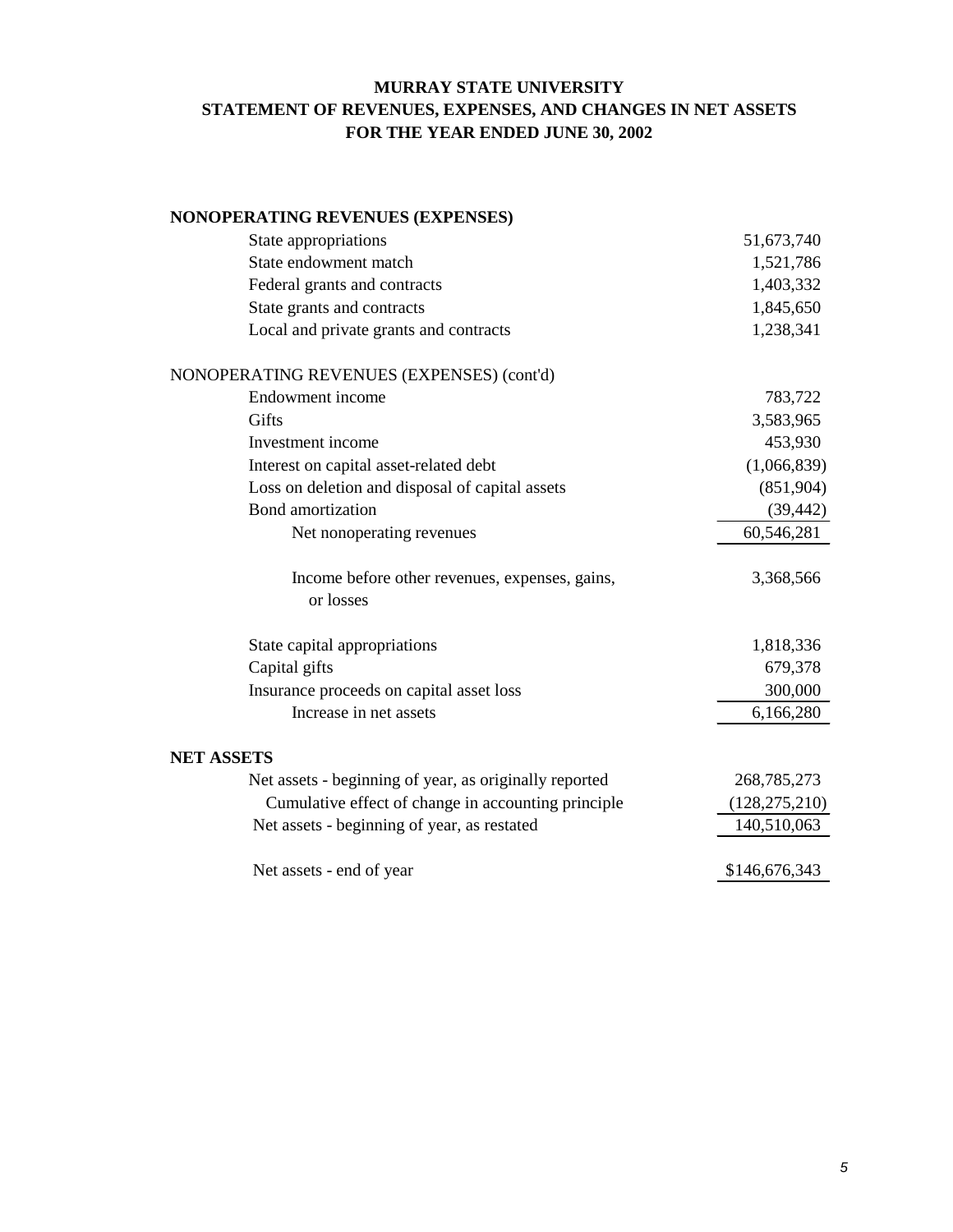# **STATEMENT OF CASH FLOWS FOR THE YEAR ENDED JUNE 30, 2002 MURRAY STATE UNIVERSITY**

# **Cash Flows from Operating Activities**

| Tuition and fees                                       |                                                                 | \$21,742,445   |
|--------------------------------------------------------|-----------------------------------------------------------------|----------------|
| Grants and contracts                                   |                                                                 | 13,917,177     |
| Payments to employees                                  |                                                                 | (66,378,954)   |
| Payments to suppliers                                  |                                                                 | (27, 863, 099) |
| Loans issued to employees                              |                                                                 | (55,084)       |
| Collection of loans to employees                       |                                                                 | 103,224        |
| Loans issued to students                               |                                                                 | (1,035,421)    |
| Collection of loans to students                        |                                                                 | 777,981        |
| Sales and services                                     |                                                                 | 2,892,727      |
| Other operating revenues                               |                                                                 | 4,065,319      |
| Auxiliary enterprises revenues:                        |                                                                 |                |
| Food service                                           |                                                                 | 4,891,118      |
| Housing                                                |                                                                 | 5,316,049      |
| <b>Bookstore</b>                                       |                                                                 | 4,326,644      |
| Other                                                  |                                                                 | 289,441        |
| Auxiliary enterprises payments:                        |                                                                 |                |
| Payment to employees                                   |                                                                 | (4,653,266)    |
| Payment to suppliers                                   |                                                                 | (9,111,195)    |
|                                                        | Net cash (used) by operating activities                         | (50, 774, 894) |
|                                                        |                                                                 |                |
| <b>Cash Flows from Noncapital Financing Activities</b> |                                                                 |                |
| State appropriations                                   |                                                                 | 51,673,740     |
| State endowment match                                  |                                                                 | 1,392,965      |
| Grants and contracts                                   |                                                                 | 4,437,216      |
|                                                        | Endowment income receipts from MSU Foundation                   | 201,405        |
|                                                        | Gifts for other than capital purposes                           | 310,873        |
| Agency transactions                                    |                                                                 | (12, 822)      |
|                                                        | Net cash provided by noncapital financing                       |                |
| activities                                             |                                                                 | 58,003,377     |
|                                                        | <b>Cash Flows from Capital and Related Financing Activities</b> |                |
| Proceeds from capital debt                             |                                                                 | 398,865        |
| Loan issued for capital project                        |                                                                 | (383,500)      |
| Insurance proceeds                                     |                                                                 | 300,000        |
| State capital appropriations                           |                                                                 | 13,717,734     |
| Purchases of capital assets                            |                                                                 | (11, 265, 393) |
|                                                        | Principal paid on capital debt and leases                       | (2,926,568)    |
|                                                        | Interest paid on capital debt and leases                        | (1,251,169)    |
|                                                        | Net cash (used) by capital and related                          |                |
| financing activities                                   |                                                                 | (1,410,031)    |
|                                                        |                                                                 |                |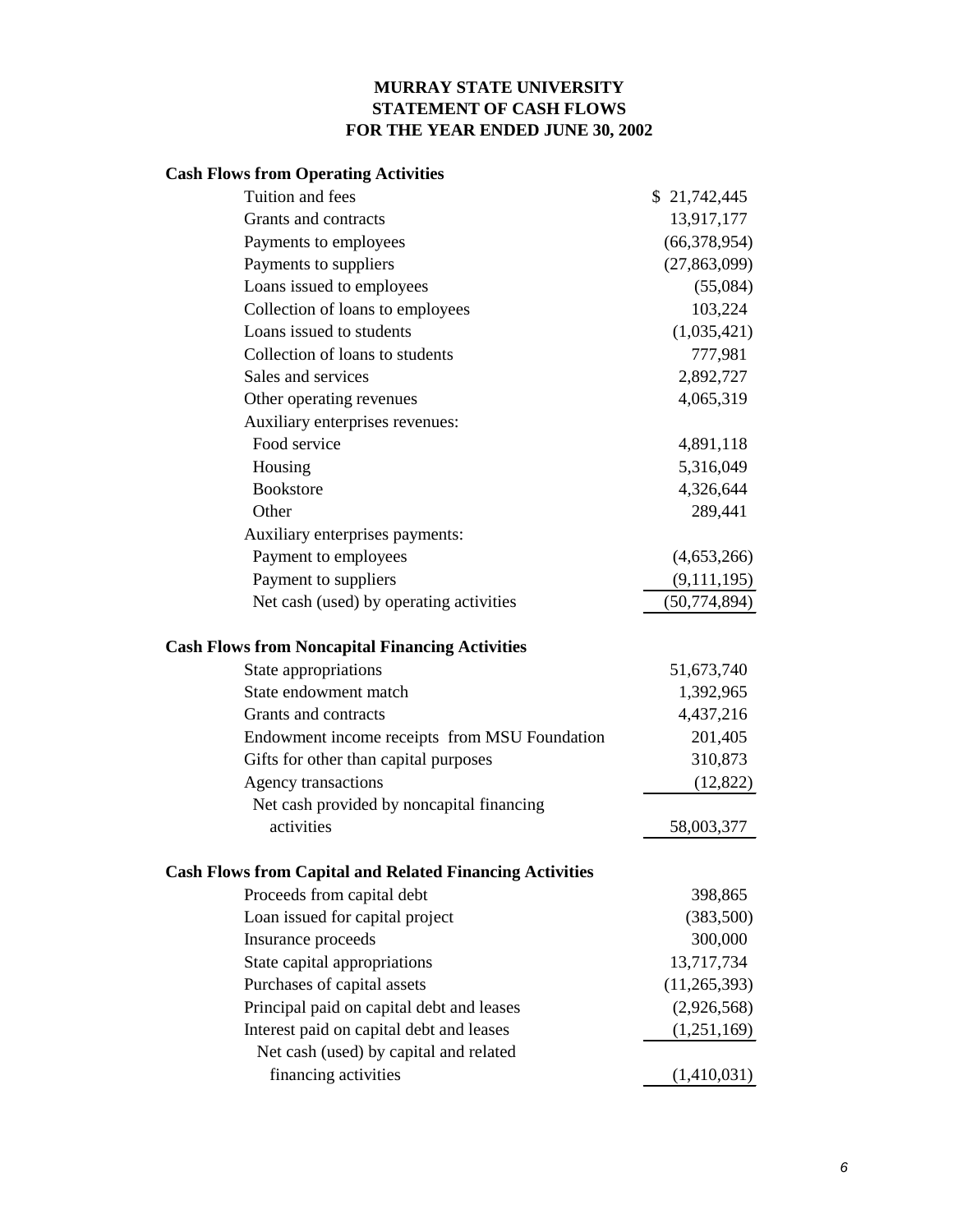# **STATEMENT OF CASH FLOWS FOR THE YEAR ENDED JUNE 30, 2002 MURRAY STATE UNIVERSITY**

# **Cash Flows from Investing Activities**

| Proceeds from sales and maturities of investments | 3,258,774   |
|---------------------------------------------------|-------------|
| Purchase of investments                           | (3,385,611) |
| Investment administrative payments                | (3,315)     |
| Interest receipts on investments                  | 1,734,676   |
| Net cash provided by investing activities         | 1,604,524   |
|                                                   |             |
| Net increase in cash and cash equivalents         | 7,422,976   |
| Cash and cash equivalents, beginning of year      | 32,798,445  |
| Cash and cash equivalents, end of year            | 40,221,421  |

# *Reconciliation of operating loss to net cash used by operating activities*

| Operating income (loss)                      | \$ (57,177,715) |
|----------------------------------------------|-----------------|
| Depreciation                                 | 6,144,645       |
| Bad debt                                     | 140,825         |
| Changes in assets and liabilities:           |                 |
| Receivables, net                             | (607, 587)      |
| Inventories                                  | 12,814          |
| Prepaid expenses                             | (124, 288)      |
| Accounts payable                             | (200, 185)      |
| Health insurance liability                   | (64, 102)       |
| Payroll withholding liability                | 293,136         |
| Deposits                                     | 9,819           |
| Deferred revenues                            | 797,744         |
| Net cash (used) by operating activities      | \$(50,774,894)  |
| <b>Supplemental cash flows information</b>   |                 |
| Gift of capital assets                       | \$<br>679,378   |
|                                              |                 |
| Accounts payable incurred for capital assets | \$<br>562,507   |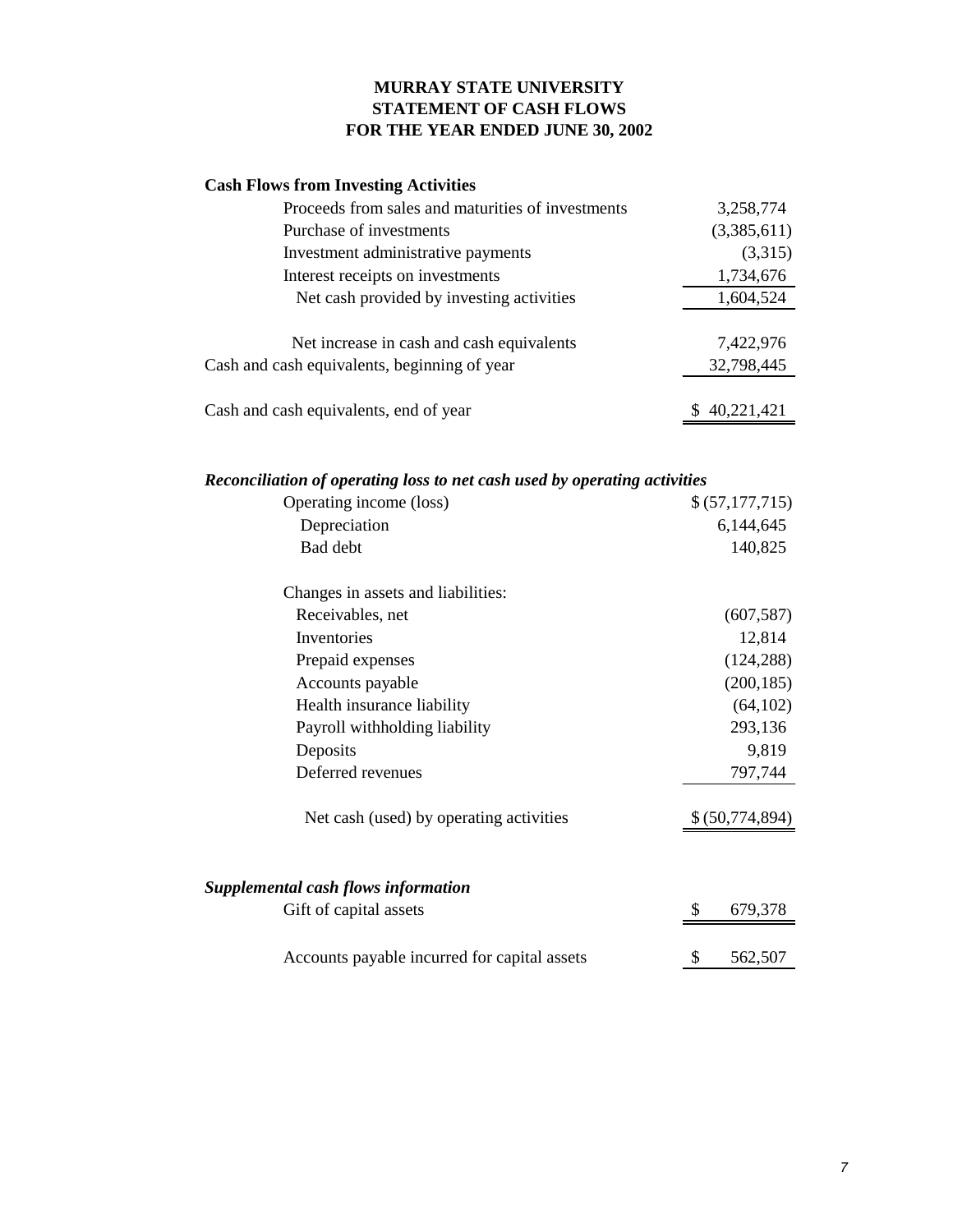#### Note 1. **Summary of Significant Accounting Policies**

#### **Nature of Operations**

 Murray State University (the University) is a state supported institution of higher education located in Murray, Kentucky and is accredited by the Southern Association of Colleges and Schools. The University awards graduate and undergraduate degrees from five colleges and one school and serves a student population in excess of 9,800. The University is a component unit of the Commonwealth of Kentucky and is included in the general-purpose financial statements of the Commonwealth.

#### **Basis of Accounting and Financial Statement Presentation**

The University prepares its financial statements as a business-type activity in conformity with applicable pronouncements of the Governmental Accounting Standards Board (GASB). In June 1999, the GASB issued Statement No. 34, *Basic Financial Statements and Management Discussion and Analysis for State and Local Governments*. GASB Statement No. 35, *Basic Financial Statements and Management's Discussion and Analysis for Public Colleges and Universities* followed this in November 1999. Effective for the fiscal year ended June 30. 2002, the financial statement presentation required by GASB No. 34 and GASB No. 35 provides a comprehensive, entity-wide perspective of the University's assets, liabilities, net assets, revenues, expenses, changes in net assets, and cash flows, and replaces the fund-group perspective previously required.

Significant accounting changes made during the 2002 fiscal year in order to comply with the new requirements include (1) adoption of depreciation on capital assets; and (2) reporting summer school revenues and expenses between fiscal years rather than in one fiscal year.

For financial reporting purposes, the University is considered a special-purpose government engaged only in business-type activities. Accordingly, the University's financial statements have been presented using the economic resources measurement focus and the accrual basis of accounting. Under the accrual basis, revenues are recognized when earned, and expenses are recorded when an obligation has been incurred. All significant intra-agency transactions have been eliminated.

#### **Cash and Cash Equivalents**

For the purposes of the statement of cash flows, the University considers all highly liquid investments that are immediately available to the University to be cash equivalents. Funds held by the Commonwealth of Kentucky are considered cash equivalents.

The University currently uses commercial banks and the Commonwealth of Kentucky as depositories. Deposits with commercial banks are covered by Federal depository insurance or collateral held by the banks in the University's name. At the Commonwealth level, the University's accounts are pooled with other agencies of the Commonwealth. These Commonwealth pooled deposits are substantially covered by Federal depository insurance or by collateral held by the bank in the Commonwealth's name.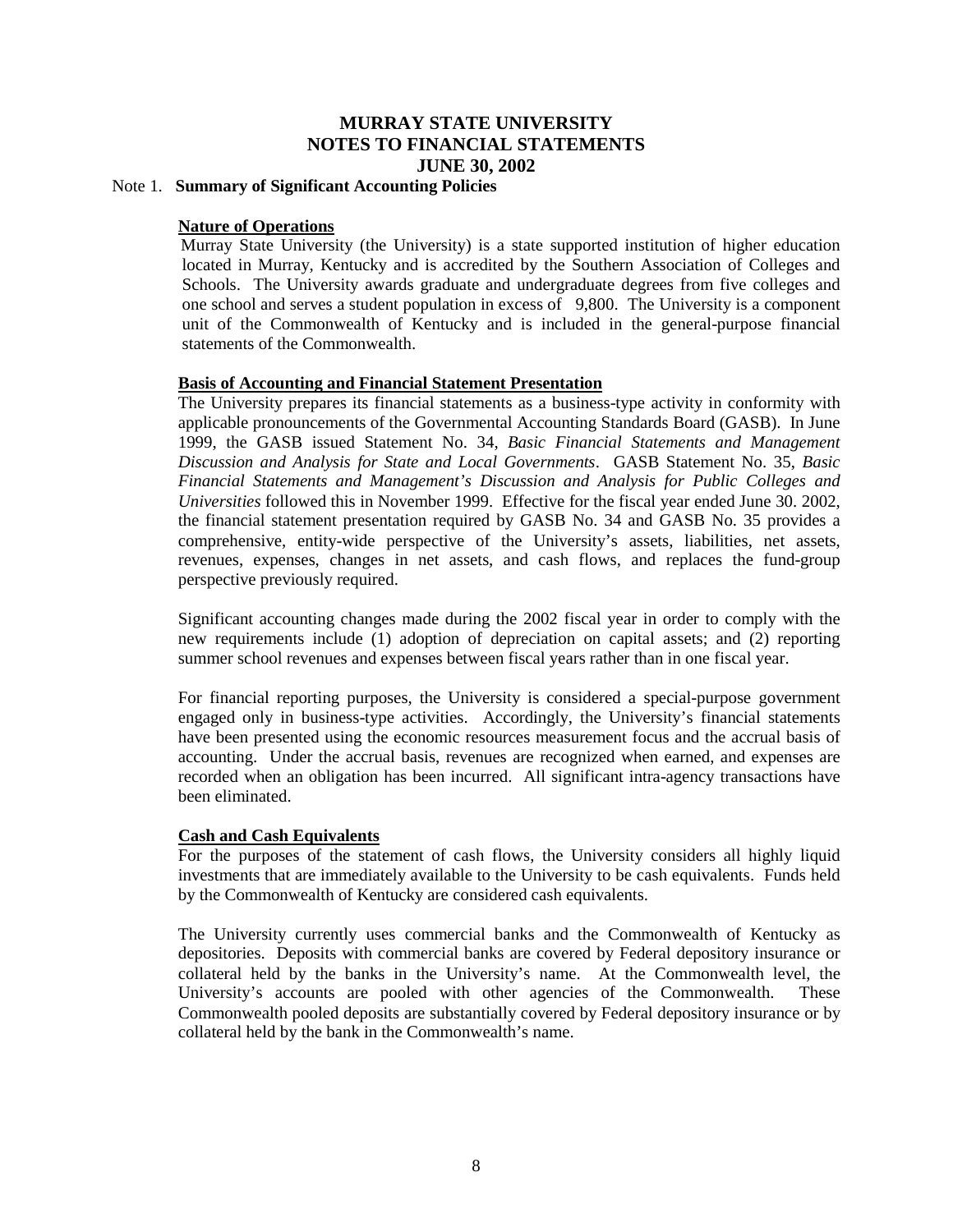Note 1. Summary of Significant Accounting Policies (cont'd)

#### **Investments**

The University accounts for its investments at fair value in accordance with GASB Statement No. 31, *Accounting and Financial Reporting for Certain Investments and for External Investment Pools*. Changes in unrealized gain (loss) on the carrying value of investments are reported as a component of investment income in the statement of revenues, expenses, and changes in net assets.

### **Assets Held by Murray State University Foundation**

Assets held by the Murray State University Foundation, Inc. (Foundation) represent resources neither in the possession nor the control of the University, but are held and administered by the Foundation. An independent board governs the Foundation. The University recognizes gifts and donations made to the Foundation for the exclusive use and benefit of the University as assets and revenues of the University. The net appreciation and income of donor restricted endowments are available to the University for expenditure to the extent permitted by Kentucky law and Foundation spending policy. The University recognizes the assets held by the Foundation at the estimated fair value of the assets or the present value of the future cash flows when the University is notified of the existence of the gift or the endowment. In accordance with GASB Statement No. 33, *Accounting and Financial Reporting for Nonexchange Transactions*, the University does not record pledged endowments as assets.

#### **Accounts Receivable**

Accounts receivable consists of tuition and fee charges, other operational activities, and auxiliary enterprise services. Accounts receivable also include amounts due from the Federal government, state and local governments, or private sources, for non-exchange type agreements defined in accordance with GASB No. 33 or in connection with reimbursement of allowable expenditures made pursuant to the University's grant and contracts. Accounts receivable are recorded net of estimated uncollectible amounts.

#### **Inventories**

Inventories are stated at the lower of cost (first-in, first-out method) or market.

### **Capital Assets**

All capital assets, as defined by University policy, are recorded at cost at the date of acquisition, or, if donated, at fair value at the date of donation. Depreciation is computed using the straight-line method over the estimated useful life of the asset and is not allocated to functional expense categories. Outlays for construction in progress are capitalized as incurred. Routine repairs and maintenance are charged to operating expense in the year in which the expense was incurred.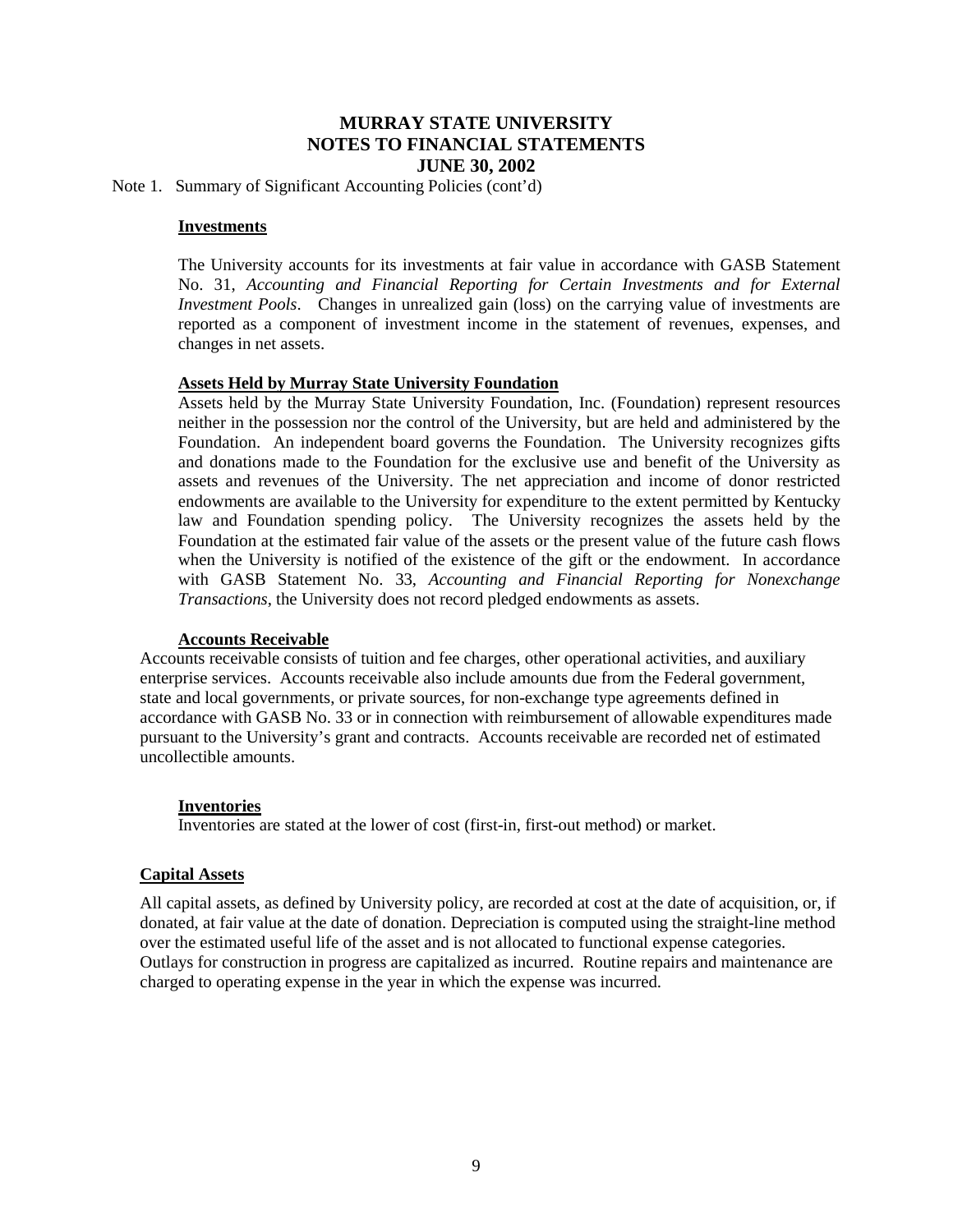Note 1. Summary of Significant Accounting Policies (cont'd)

The following estimated useful lives are being used by the University:

| Asset                    | <b>Estimated Life</b> |               |
|--------------------------|-----------------------|---------------|
| <b>Buildings</b>         | 40                    | years         |
| Equipment                |                       | $5-15$ years  |
| Livestock                | 12                    | years         |
| Library holdings         | 10                    | years         |
| Nonbuilding improvements |                       | $10-20$ years |

The University capitalizes interest costs as a component of construction in progress, based on interest costs of borrowing specifically for the project, net of interest earned on investments acquired with the proceeds of borrowing. Total interest capitalized for the current fiscal year was \$180,491.

The University owns historical collections housed throughout the campus that it does not capitalize, including artifacts in Wrather Museum. These collections adhere to the University's policy to (a) maintain them for public exhibition, education, or research; (b) protect, keep unencumbered, care for, and preserve them; and (c) require proceeds from their sale to be used to acquire other collection items. Generally accepted accounting principles permit collections maintained in this manner to be charged to operations at time of purchase rather than capitalized.

### **Deferred Revenue**

Deferred revenues include amounts for tuition and fees, international program fees, and certain auxiliary activities received prior to the end of the fiscal year but related to the subsequent accounting period. Deferred revenues also include amounts received from state capital appropriations and grant and contract sponsors for which eligibility requirements have not been fully satisfied or that have not yet been earned.

### **Compensated Absences**

Employee vacation pay is accrued at year-end for financial statement purposes. The liability and expense incurred are included at year-end with accrued payroll, and as a component of compensation and benefit expense. Sick leave benefits expected to be realized as paid time off are recognized as expense when the time off occurs and no liability is accrued for such benefits employees have earned but not yet realized.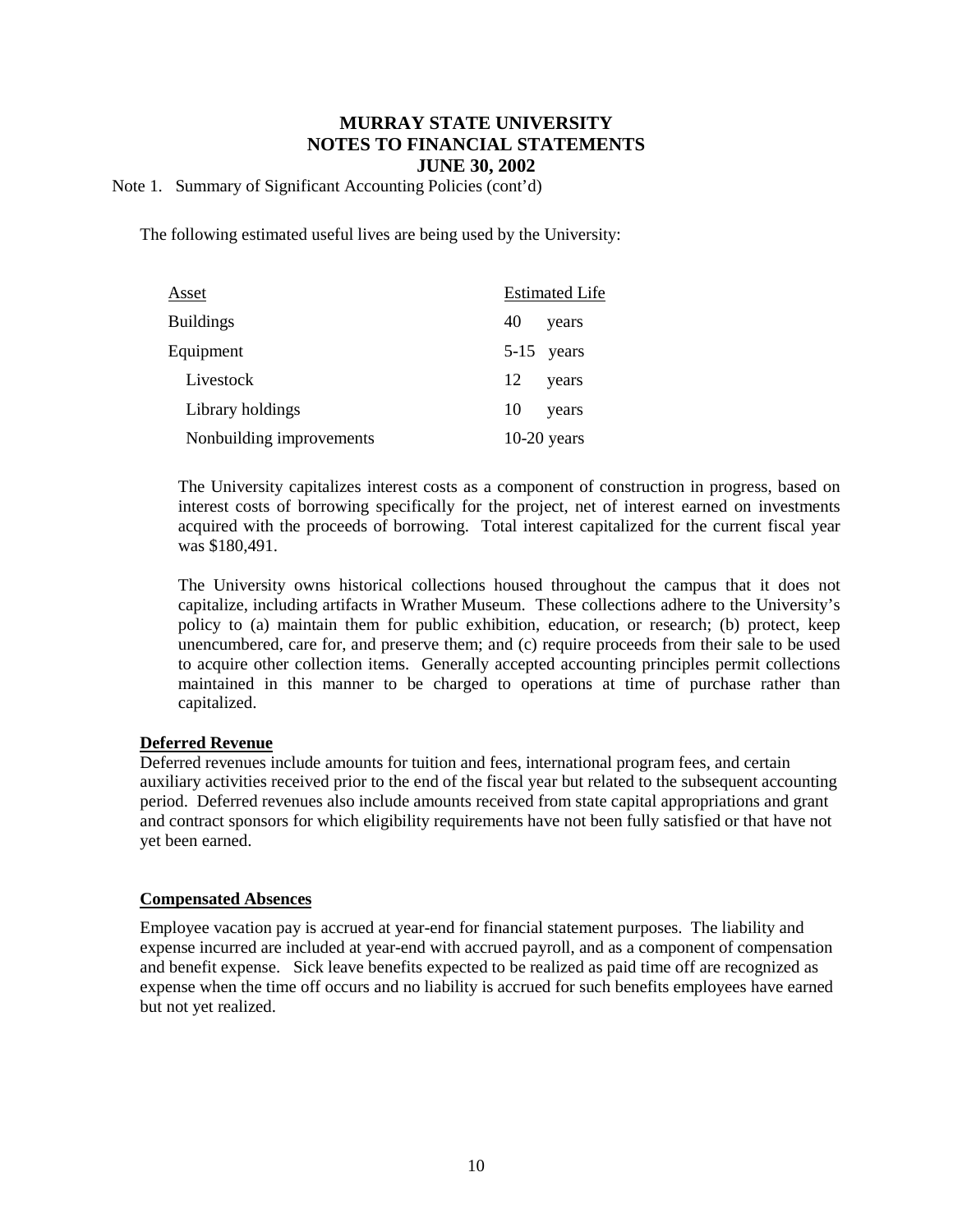Note 1. Summary of Significant Accounting Policies (cont'd)

#### **Restricted Cash and Investments**

Cash and investments that are externally restricted are classified as restricted assets. These assets are used to make debt service payments, maintain sinking or reserve funds, purchase or construct capital or other noncurrent assets, or for other restricted purposes.

### **Noncurrent Liabilities**

Noncurrent liabilities include (1) principal amounts of revenue bonds payable, notes payable, and capital lease obligations with contractual maturities greater than one year; and (2) other liabilities that are expected to be paid later than the end of the next fiscal year.

#### **Net Assets**

The University's net assets are classified as follows:

Invested in capital assets, net of related debt:

 This represents the University's total investment in capital assets, net of outstanding debt obligations related to those capital assets. To the extent debt has been incurred but not yet expended for capital assets, such amounts are not included as a component of invested in capital assets, net of related debt.

Restricted net assets – expendable:

Restricted expendable net assets include resources in which the University is legally or contractually obligated to spend in accordance with restrictions imposed by external third parties.

Restricted net assets – nonexpendable:

Nonexpendable restricted net assets consist of endowment and similar type funds in which donors or other outside sources have stipulated, as a condition of the gift instrument, that the principal is to be maintained inviolate and in perpetuity, and invested for the purpose of producing present and future income, which may either be expended or added to principal.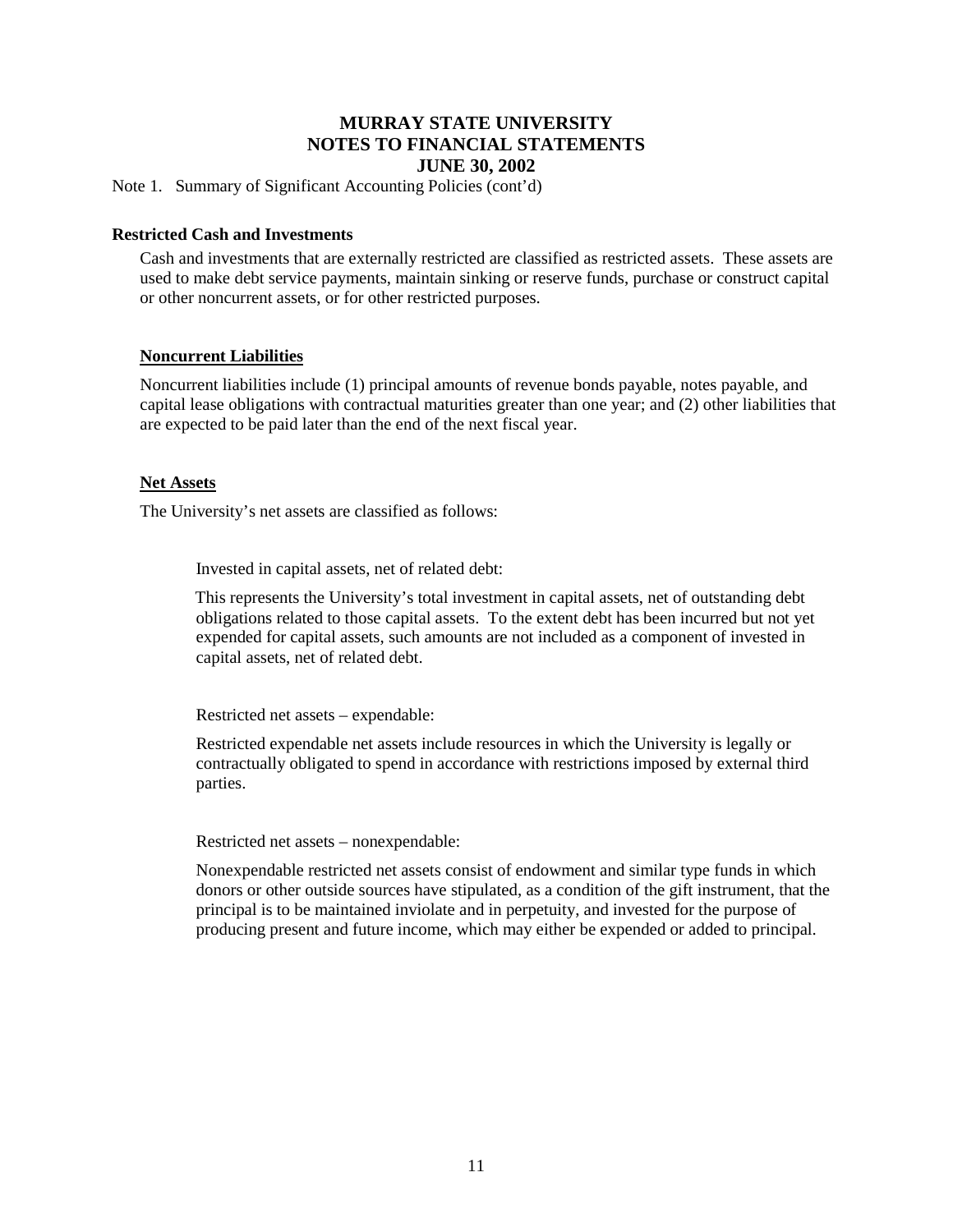Note 1. Summary of Significant Accounting Policies (cont'd)

Unrestricted net assets:

Unrestricted net assets represent resources derived from student tuition and fees, state appropriations, sales and services of educational departments, auxiliary enterprises, and other sources. These resources are used for transactions relating to the educational and general operations of the University, and may be used at the discretion of the governing board to meet current expenses or for any purpose. These resources also include auxiliary enterprises, which are substantially self-supporting activities that provide services for students, faculty, and staff.

### **Release of Restricted Net Assets**

When an expense is incurred for which both restricted and unrestricted net assets are available, the University's policy is to allow each departmental unit the flexibility to determine whether to first apply restricted or unrestricted resources based on the most advantageous application of resources in the particular circumstances.

#### Revenue

#### **Classification of Revenues**

The University has classified its revenues as either operating or nonoperating revenues according to the following criteria:

Operating revenues: Operating revenues include activities that have the characteristics of exchange transactions, such as (1) student tuition and fees, net of discounts and allowances, (2) sales and services of auxiliary enterprises, net of discounts and allowances, (3) Federal, state and local grants and contracts, and (4) interest on institutional student loans.

Nonoperating revenues: Nonoperating revenues include activities that have the characteristics of nonexchange transactions, such as gifts and contributions, and other revenue sources that are defined as nonoperating revenues by GASB Statement No. 9, *Reporting Cash Flows of Proprietary and Nonexpendable Trust Funds and Governmental Entities That Use Proprietary Fund Accounting*, and GASB No. 34, such as state appropriations and investment income.

#### **Recognition of Revenue**

The University considers receivables collectible if due at the end of the fiscal year and recognizes them as revenues of the current year.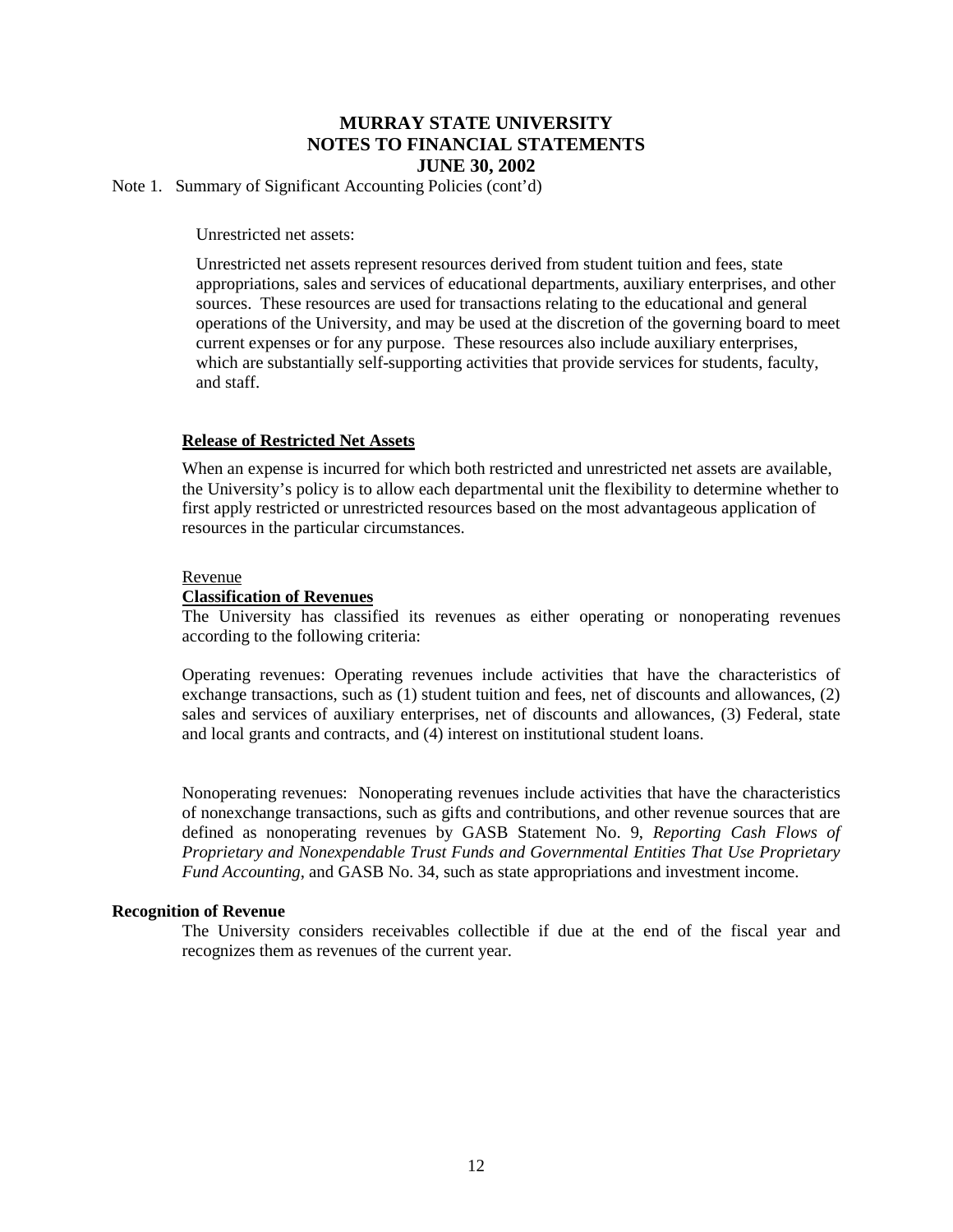Note 1. Summary of Significant Accounting Policies (cont'd)

#### **Tuition Discounts and Allowances**

Student tuition and fee revenues, and certain other revenues from students, are reported net of discounts and allowances. Discounts and allowances are the difference between the stated charge for goods and services provided by the University, and the amount that is payable by students. Certain governmental grants, such as Pell grants, and other Federal, state or nongovernmental programs, are recorded as either operating or nonoperating revenues in the University's financial statements. To the extent that revenues from such programs are used to satisfy tuition and fees and other student charges, the University has recorded a discount and allowance.

#### **Use of Estimates**

The preparation of financial statements in conformity with accounting principles generally accepted in the United States of America requires management to use estimates and assumptions. The accompanying financial statements include estimates for items such as allowances for doubtful accounts and loans receivable, self-insurance liabilities and other accrued liabilities. Actual results could differ from those estimates.

#### **Recent Accounting Pronouncements**

The Governmental Accounting Standards Board recently issued its Statement No. 39, *Determining Whether Certain Organizations are Component Units, an amendment of GASB Statement 14*. The new statement provides additional guidance to determine whether certain organizations for which the University is not financially accountable should be reported as component units in the University's financial statements based on the nature and significance of their relationship with the University. It generally requires reporting, as component units, organizations that raise and hold economic resources for the direct benefit of the University. The University expects to first apply the new statement during the year of June 30, 2004. The impact of applying the new statement has not yet been determined.

#### Note 2. **Investments**

Investments consisted of:

|                            | June 30, 2002 |              |
|----------------------------|---------------|--------------|
|                            | Fair          | Cost         |
|                            | Value         | <b>Basis</b> |
| Money market funds         | \$2,389,840   | \$2,389,840  |
| U.S. government securities | 232,006       | 233,848      |
| Repurchase agreements      | 2,003,615     | 2,003,615    |
| <b>Total Investments</b>   | \$4,625,461   | \$4,627,303  |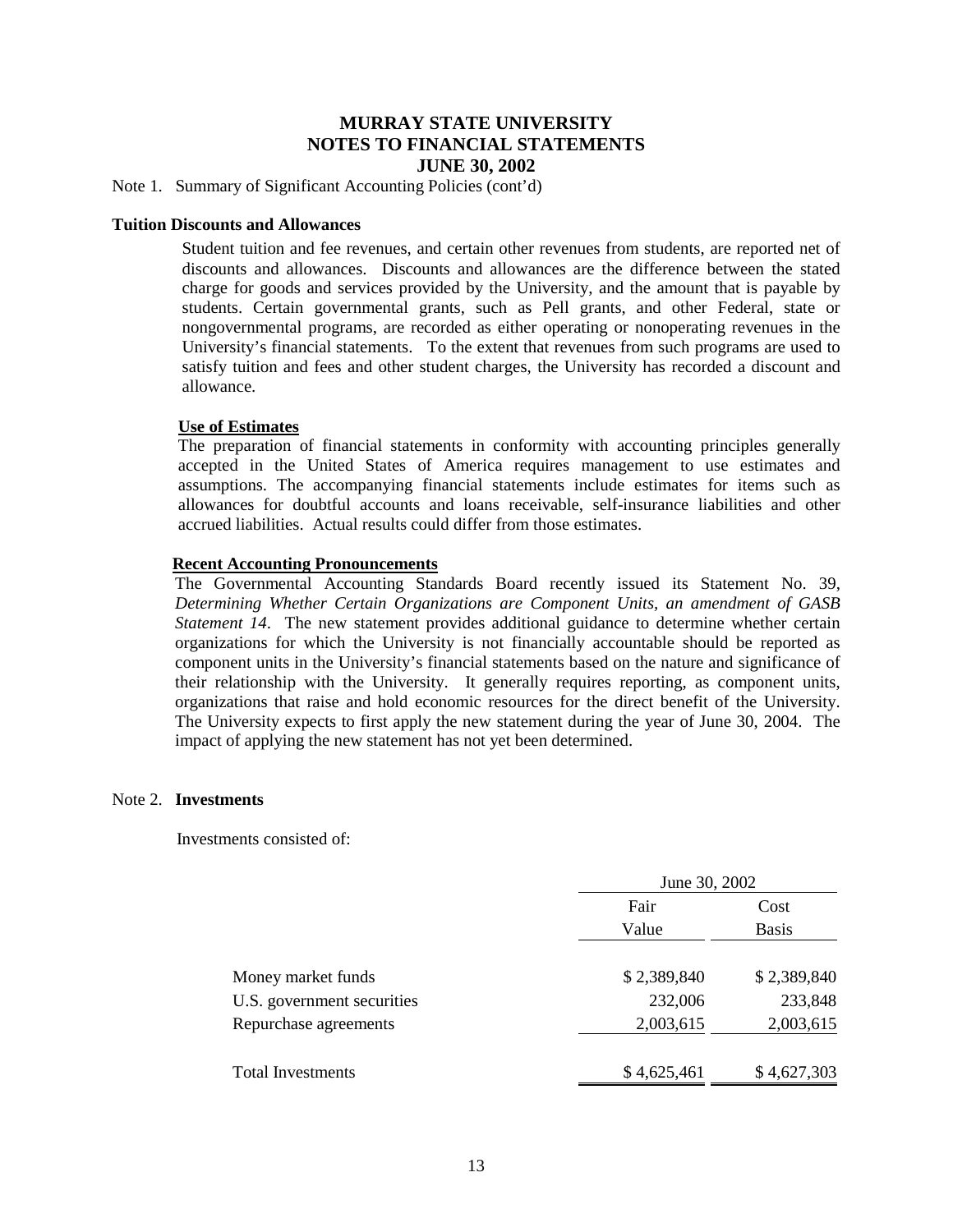Note 2. Investments (cont'd)

Investments in U.S. government securities and the collateral for repurchase agreements are registered in the name of Murray State University or held in the University's name by its agents and trustees.

The University may legally invest in direct obligations of and other obligations guaranteed as to principal by the U.S. Treasury and U.S. agencies and instrumentalities and in bank repurchase agreements. It may also invest to a limited extent in equity securities.

### Note 3. **Inventories**

Inventories consisted of:

|                                     |   | June 30, 2002 |
|-------------------------------------|---|---------------|
| Inventories:                        |   |               |
| University bookstore - resale       | S | 1,146,430     |
| Physical plant - supplies           |   | 317,774       |
| Food services - resale and supplies |   | 127,521       |
| Central stores - supplies           |   | 15,807        |
|                                     |   |               |
| Total inventories                   |   | 1,607,532     |

# Note 4. **Deferred Revenue**

Deferred revenue consisted of:

|                                               | June 30, 2002 |            |  |
|-----------------------------------------------|---------------|------------|--|
| Current deferred revenue:                     |               |            |  |
| Prepaid tuition and fees                      | \$            | 1,180,427  |  |
| International studies programs                |               | 523,374    |  |
| Grants and contracts                          |               | 365,896    |  |
| Auxiliary enterprises                         |               | 13,847     |  |
| Capital state appropriation - science complex |               | 6,901,651  |  |
| Total current deferred revenue                |               | 8,985,195  |  |
| Noncurrent deferred revenue:                  |               |            |  |
| Capital state appropriation - science complex |               | 4,997,748  |  |
|                                               |               |            |  |
| Total deferred revenue                        |               | 13.982.943 |  |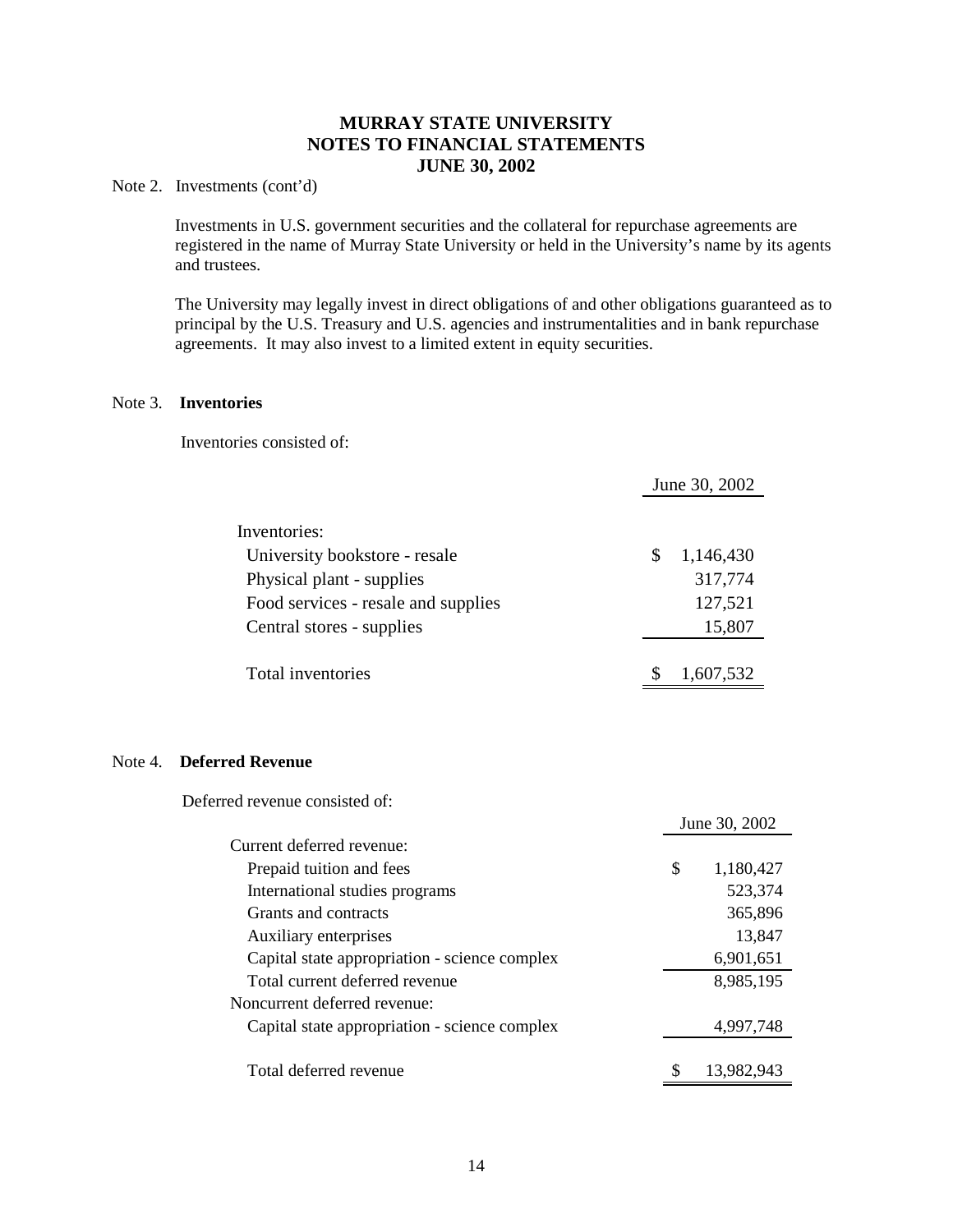### Note 5. **Accounts Receivable**

Accounts receivable consisted of:

|                                   | June 30, 2002 |
|-----------------------------------|---------------|
| Current accounts receivable:      |               |
| Student tuition and fees          | \$1,381,436   |
| Grants and contracts              | 2,373,670     |
| <b>Auxiliary fees</b>             | 285,937       |
| Employee                          |               |
| Travel advances                   | 198           |
| Computer loans                    | 24,786        |
| Outside sales                     | 715,585       |
| State agencies                    | 67,201        |
| Vendor receivables                | 40,793        |
| Capital construction receivable   | 54,200        |
| Allowance for doubtful accounts   | (718, 869)    |
| Total current accounts receivable | 4,224,937     |
| Noncurrent accounts receivable:   |               |
| Capital construction receivable   | 329,300       |
| Total accounts receivable         | \$4,554,237   |

#### Note 6. **Loans Receivable**

Student loans made through the Federal Perkins Loan Program (the Program) comprise substantially all of the loans receivable at June 30, 2002. The Program provides for cancellation of a loan at rates of 10% to 30% per year up to a maximum of 100% if the participant complies with certain provisions. The federal government reimburses the University for amount cancelled under these provisions.

As the University determines that loans are uncollectible and not eligible for reimbursement by the federal government, the loans are written off and assigned to the U.S. Department of Education. The University has provided an allowance for uncollectible loans, which, in managements's opinion, is sufficient to absorb loans that will ultimately be written off. At June 30, 2002, the allowance for uncollectible loans was \$240,932.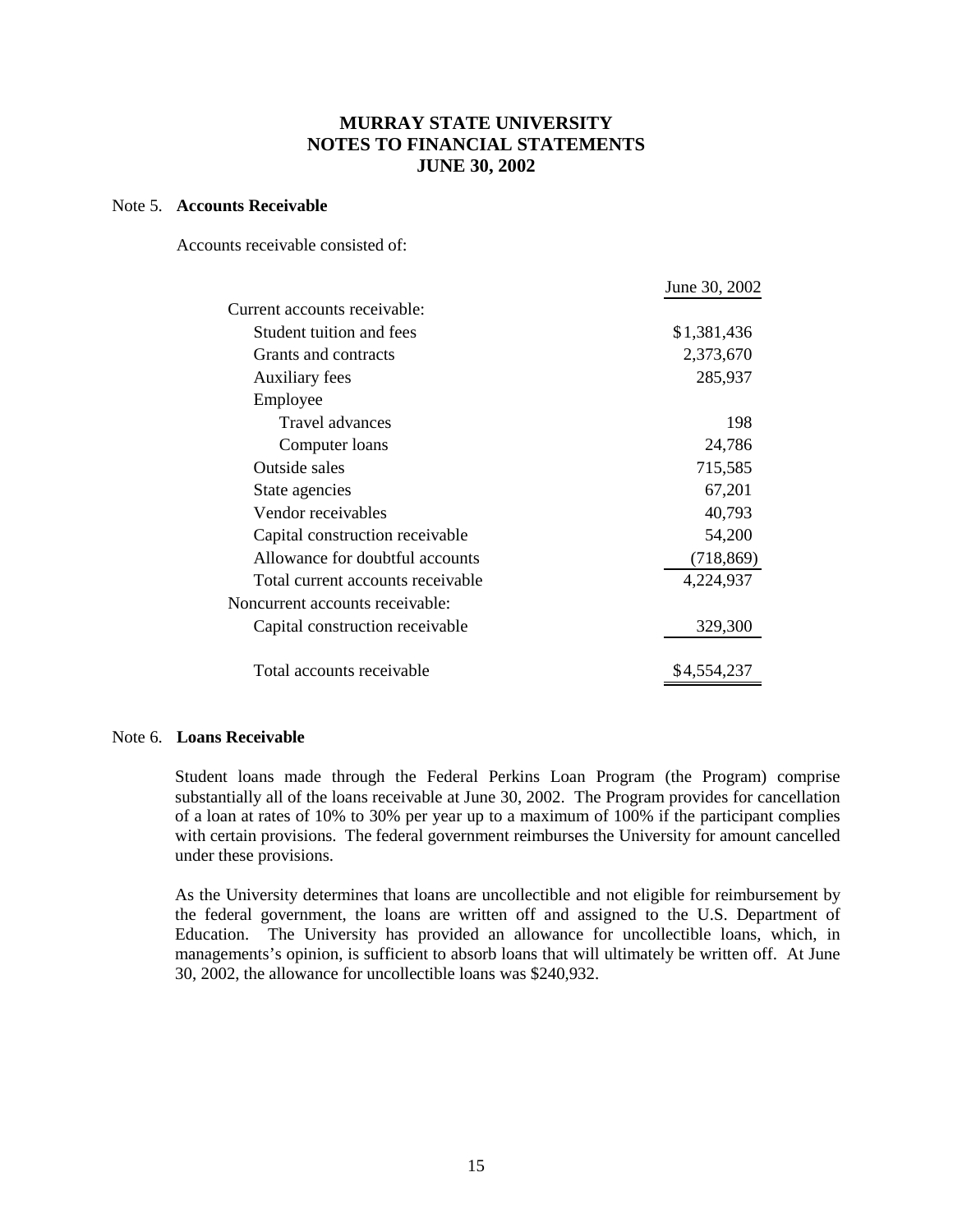Loans receivable consisted of

|                                   | June 30, 2002 |
|-----------------------------------|---------------|
| Current loans receivable:         |               |
| University loan programs          | \$<br>39,403  |
| Federal Nursing program           | 58,572        |
| Federal Perkins program           | 588,645       |
| Total current loans receivable    | 686,620       |
| Noncurrent loans receivable:      |               |
| Federal Nursing program           | 305,406       |
| Federal Perkins program           | 3,464,306     |
| Total noncurrent loans receivable | 3,769,712     |
|                                   |               |
| Total loans receivable            | \$4.456.332   |

#### Note 7. **Assets Held by MSU Foundation**

Assets held by the Murray State University Foundation, Inc. (Foundation) are invested primarily in an investment pool managed by the Foundation and are carried at fair value. The assets in the pool are invested as follows: securities of the U.S. government and its agencies, 2%; mutual funds invested in equity securities, 45%; mutual funds invested in fixed income securities, 47%; certificates of deposit, 2% and other 4%.

#### Note 8. **Regional University Excellence Trust Fund**

The Kentucky General Assembly appropriated funds to the Regional University Excellence Trust Fund (RUETF) with the passage of the Postsecondary Education Improvement Act of 1997 (House Bill 1). The purpose of this fund is to encourage private investment in public higher educational activities within the Commonwealth of Kentucky. These funds were made available to the comprehensive institutions within the Commonwealth with a provision that they would be matched dollar-for-dollar from external sources. The Commonwealth's Council on Postsecondary Education (CPE) was designated to oversee the distribution and use of these funds.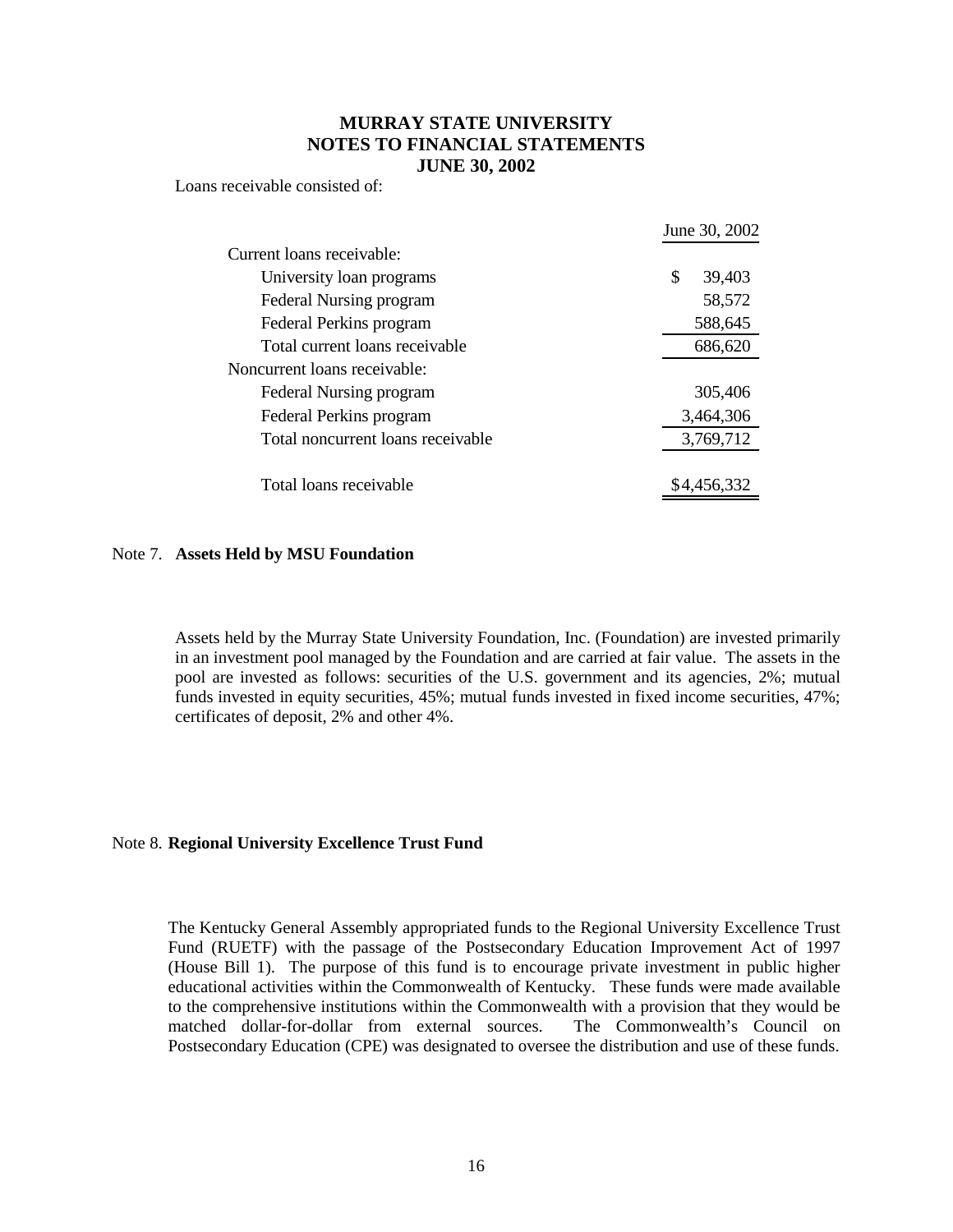Following is a summary of the funding for the RUETF as of June 30, 2002:

|           |           |                    |          |                    | University           |           | University      |
|-----------|-----------|--------------------|----------|--------------------|----------------------|-----------|-----------------|
|           |           |                    | External |                    | External             |           |                 |
| Funding   |           | <b>CPE</b> Funding |          | <b>CPE</b> Funding |                      | Match     | Match           |
| Period    | Available |                    |          |                    | Received<br>Received |           | Pledge          |
| 1998-2000 | \$        | 1,710,000          | \$       | 1,710,000          | \$                   | 1,662,500 | \$<br>47,500    |
| 2000-2002 |           | 3,521,787          |          | 3,521,787          |                      | 1,247,243 | 2,274,544       |
| Total     | \$        | 5,231,787          | \$       | 5,231,787          | \$                   | 2,909,743 | \$<br>2,322,044 |

The University's external match pledges have not been recorded for financial reporting purposes due to the contingency that pledges must be fulfilled within a 5 year period of time.

### Note 9. **Nonaffiliated Organizations**

#### *Murray State University Foundation, Inc.*

Murray State University Foundation, Inc. (Foundation) is a Kentucky not-for-profit corporation formed to receive and invest funds for the enhancement and improvement of the University. The Foundation also operates the Francis E. Miller Golf Course as a separate enterprise, and manages certain endowments and investments on behalf of the University.

The Foundation has a Board of Trustees separate from that of the University; however, the President and certain other officers of the University are also officers of the Foundation.

The University provides office space and pays certain operating expenses of the Foundation in exchange for investment management services provided by the Foundation. The Foundation prepares and issues its own financial statements.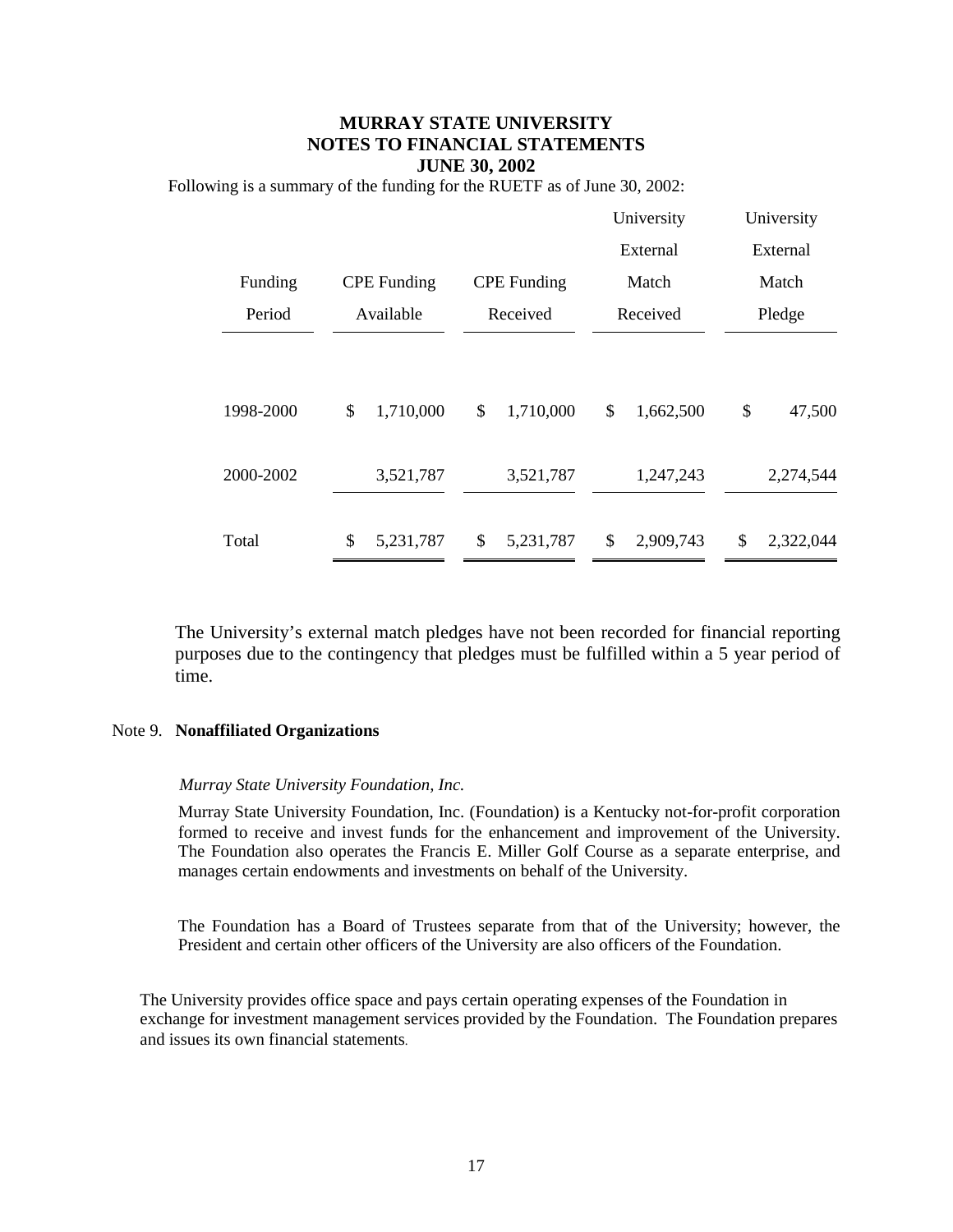Note 9. Nonaffiliated Organizations (cont'd)

#### *Murray State University Athletic Foundation, Inc.*

Murray State University Athletic Foundation, Inc. (Racer Foundation) is a Kentucky non-forprofit corporation formed to enhance the academic and athletic experience of the Murray State University student-athlete. The Racer Foundation has a Board of Directors separate from that of the University and prepares and issues its own financial statements.

#### Note 10. **Capital Assets**

Capital assets activity for the year ended June 30, 2002 was:

|                                   | <b>Balance</b><br>June 30, 2001 | Cumulative<br><b>Effect of Change</b><br>in Accounting<br>Principle<br>(Note 19) | Additions   | Transfers      | Deletions<br>Retirements | Balance<br>June 30, 2002 |
|-----------------------------------|---------------------------------|----------------------------------------------------------------------------------|-------------|----------------|--------------------------|--------------------------|
| Land                              | 4,997,755<br>\$                 | \$                                                                               | \$          | 548,227<br>\$  | \$                       | \$<br>5,545,982          |
| Construction in progress          | 28,118,854                      |                                                                                  | 9,539,133   | (17,965,390)   |                          | 19,692,597               |
| Museum and collectibles           |                                 |                                                                                  | 92,864      |                |                          | 92,864                   |
| Total capital assets              |                                 |                                                                                  |             |                |                          |                          |
| not being depreciated             | 33,116,609                      |                                                                                  | 9,631,997   | (17, 417, 163) |                          | 25,331,443               |
|                                   |                                 |                                                                                  |             |                |                          |                          |
| <b>Buildings</b>                  | 128,456,170                     | (167, 013)                                                                       | 474,635     | 17,417,163     |                          | 146,180,955              |
| Nonbuilding improvements          | 12,023,768                      | (5,092,232)                                                                      | 282,694     |                |                          | 7,214,230                |
| Equipment                         | 34, 342, 290                    | (18, 329, 954)                                                                   | 882,831     |                | (257, 789)               | 16,637,378               |
| Library holdings                  | 21,743,175                      |                                                                                  | 1,190,871   |                | (36, 736)                | 22,897,310               |
| Livestock                         | 6,600                           | (6,600)                                                                          | 44,250      |                |                          | 44,250                   |
| Total other capital assets        | 196,572,003                     | (23, 595, 799)                                                                   | 2,875,281   | 17,417,163     | (294, 525)               | 192,974,123              |
| Total capital assets              |                                 |                                                                                  |             |                |                          |                          |
| before depreciation               | 229,688,612                     | (23, 595, 799)                                                                   | 12,507,278  |                | (294, 525)               | 218,305,566              |
| Less accumulated<br>depreciation: |                                 |                                                                                  |             |                |                          |                          |
| <b>Buildings</b>                  |                                 | 74,687,280                                                                       | 3,656,283   |                |                          | 78,343,563               |
| Improvements other                |                                 |                                                                                  |             |                |                          |                          |
| other than buildings              |                                 | 3,152,857                                                                        | 316,008     |                |                          | 3,468,865                |
| Equipment                         |                                 | 10,353,059                                                                       | 1,209,429   |                |                          | 11,562,488               |
| Library holdings                  |                                 | 16,063,662                                                                       | 958,646     |                |                          | 17,022,308               |
| Livestock                         |                                 |                                                                                  | 4,279       |                |                          | 4,279                    |
| Total accumulated                 |                                 |                                                                                  |             |                |                          |                          |
| depreciation                      | \$                              | 104,256,858<br>S.                                                                | \$6,144,645 | \$             | \$                       | \$110,401,503            |
| Capital assets - net              | 229,688,612<br>\$               |                                                                                  |             |                |                          | \$107,904,063            |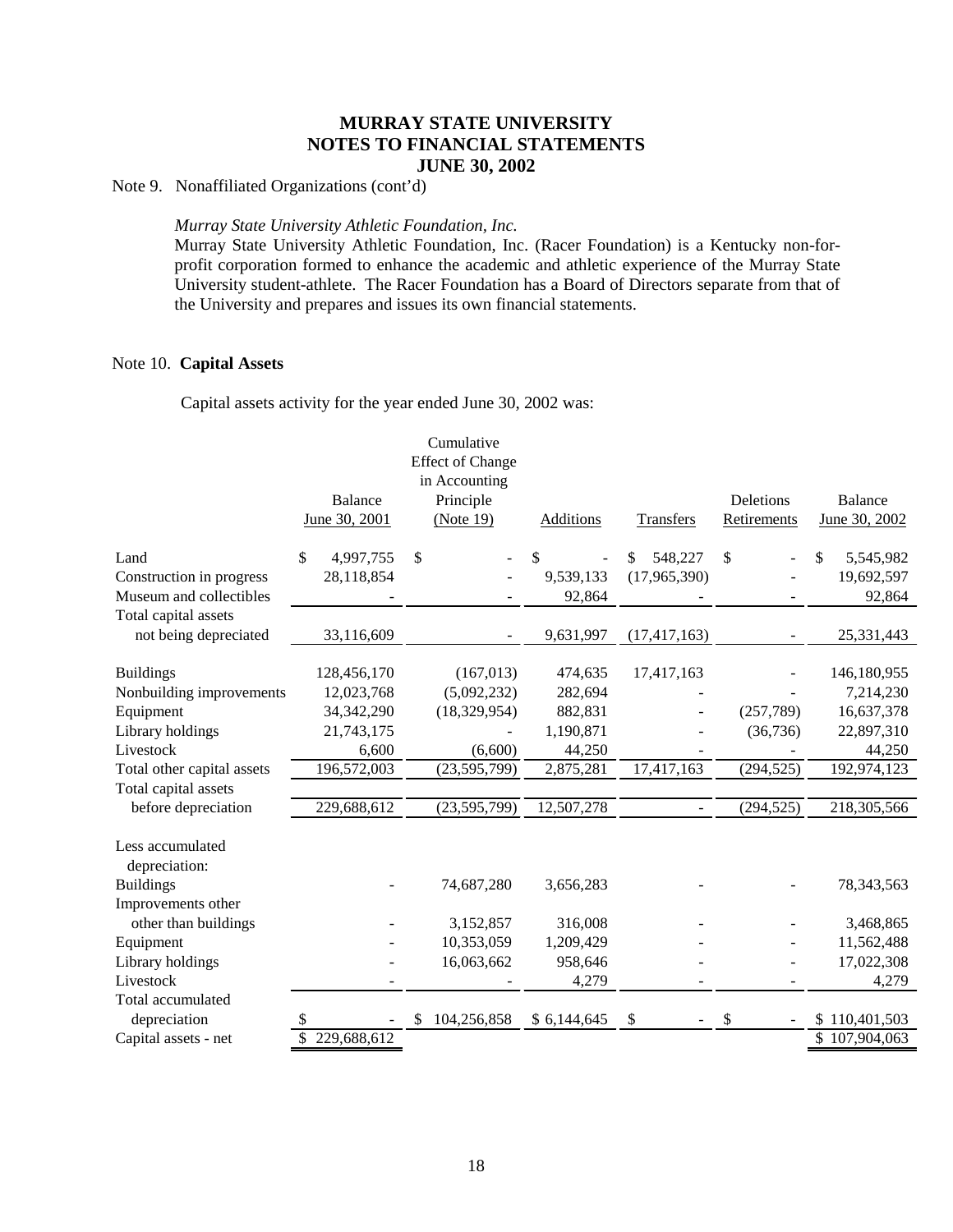#### Note 11. **Accounts Payable**

Accounts payable consisted of:

|                                              | June 30, 2002 |
|----------------------------------------------|---------------|
| Current accounts payable:                    |               |
| Vendors                                      | 4,311,057     |
| Employee payroll, benefits, and withholdings | 1,574,927     |
| Loans                                        | 1,148         |
| Total accounts payable                       | 5,887,132     |

### Note 12. **Employee Benefits**

### A. Kentucky Teachers Retirement System:

 All employees required to hold a degree and occupying full-time positions, defined as seven-tenths (7/10) of normal full-time service on a daily or weekly basis are required by state law to participate in the Kentucky Teachers Retirement System (KTRS) or an optional retirement plan, as allowed by KRS161.567. KTRS, a cost sharing, multiple-employer, public employee retirement system, provides retirement benefits based on an employee's final average salary and number of years service. Benefits are subject to certain reductions if the employee retires before reaching age sixty or has less than twenty-seven years of participation in the plan. The plan also provides for disability, death and survivor benefits and medical insurance.

The Kentucky Teachers Retirement System issues a publicly available financial report that includes financial statements and required supplementary information. That report may be obtained by writing to Kentucky Teachers Retirement System, 479 Versailles Road, Frankfort, Kentucky 40601-3800 or by calling (502) 573-3266.

Funding for the plan is provided from eligible employees who contribute 6.16% of their salary through payroll deductions and the University, which also contributes 13.84% of current eligible employees' salaries to the KTRS. Kentucky Revised Statutes and the KTRS Board of Trustees establish contribution requirements of the plan members and the University. The University's contributions to KTRS for the fiscal years ended June 30, 2002, 2001, and 2000 were \$3,514,432, \$3,476,325, and \$3,449,158, respectively, and were equal to the required contributions.

B. Kentucky Employee Retirement System: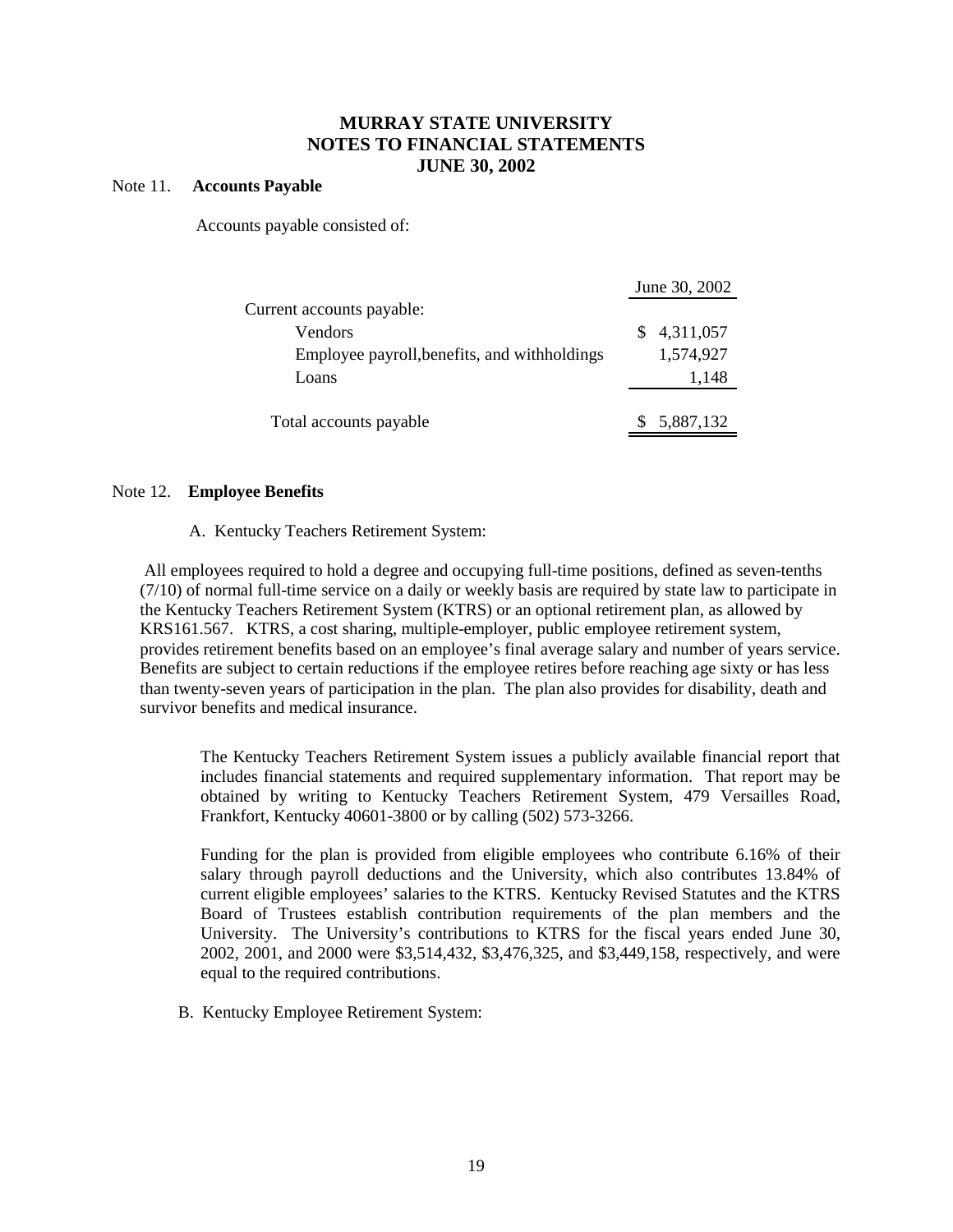#### Note 12. Employee Benefits (cont'd)

Substantially all other full-time University employees are required by law to participate in the Kentucky Employee Retirement System (KERS), a cost sharing multiple-employer, public employee retirement system. KERS provides retirement benefits based on an employee's final average salary and number of years of service. Benefits are subject to certain reductions if the employee retires before reaching age sixty-five or has less than twenty-seven years of service. The plan also provides for disability, death and survivor benefits and medical insurance.

The Kentucky Employee Retirement System issues a publicly available financial report that includes financial statements and required supplementary information. That report is obtainable by writing to Kentucky Employees Retirement System, 1260 Louisville Road, Perimeter Park West, Frankfort, Kentucky 40601 or by calling (502) 564-4646.

Funding of the plan is from eligible employees who contribute 5.00% of their salary through payroll deductions and the University, which also contributes 5.89% of current eligible employees' salaries to the non-hazardous KERS. Employees covered by hazardous KERS contribute 8.00% of gross salary and the University contributes 18.84 % of gross salaries. The Kentucky Revised Statutes and the Board of Trustees of the Kentucky Retirement Systems determine contribution rates each biennium. The University's contributions to KERS for the years ended June 30, 2002, 2001, and 2000 were \$712,433, \$732,688, and \$904,416, respectively, and were equal to the required contributions.

C. University Health Self-Insurance Program:

The University maintains a self-insurance program for employees' health insurance. The University pays approximately 72% of the expenses of the plan for permanent full-time employees and their families. Expenses incurred to cover claims paid by the University under the plan for years ended June 30, 2002 and 2001 totaled \$4,114,886 and \$3,525,859, respectively, excluding administrative and stop-loss fees. Stop-loss and administrative fees incurred for the years ended June 30, 2002 and 2001 were \$508,198 and \$424,927, respectively.

Changes in the liability for self insurance are follows:

|                                      | June 30, 2002 | June 30, 2001 |
|--------------------------------------|---------------|---------------|
| Liability - beginning of year        | \$1,152,471   | \$1,151,776   |
| Accruals for current year claims and |               |               |
| changes in estimate                  | 5,285,294     | 4,478,855     |
| Other costs                          | (508, 198)    | (484, 451)    |
| Claims paid                          | (4,793,689)   | (3,993,709)   |
| Liability - end of year              | \$1,135,878   | \$1,152,471   |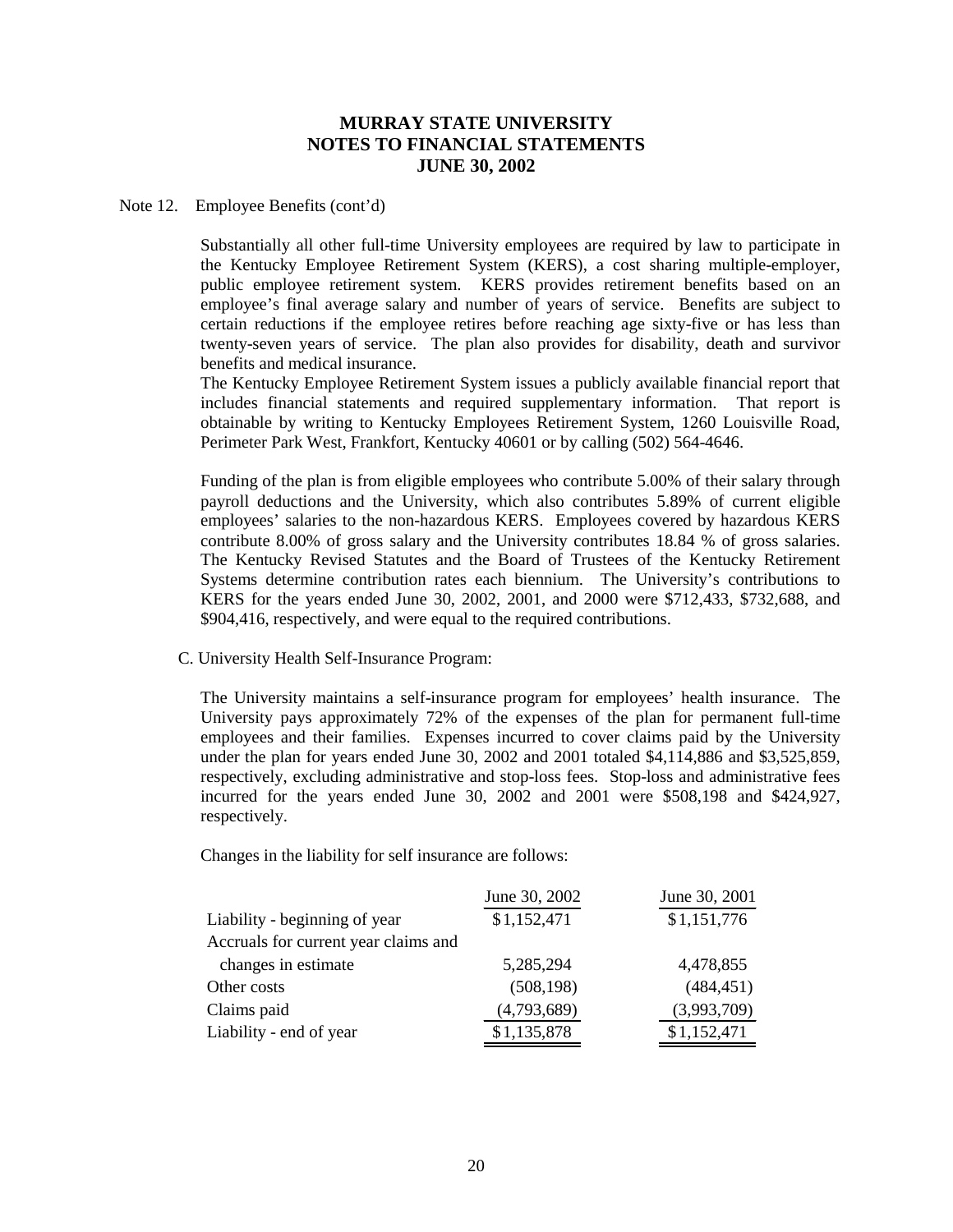# Note 13. **Revenue Bonds, Notes Payable, and Capital Leases**

 The following is a summary of long-term obligation transactions for the University for the year ended June 30, 2002:

|                                 | Beginning                   |                                           |               | Ending         | Current     |
|---------------------------------|-----------------------------|-------------------------------------------|---------------|----------------|-------------|
|                                 | <b>Balance</b><br>Additions |                                           | Deductions    | <b>Balance</b> | Portion     |
|                                 |                             |                                           |               |                |             |
| Bonds payable                   | \$22,137,000                | $\mathcal{S}$<br>$\overline{\phantom{a}}$ | \$(2,205,000) | \$19,932,000   | \$2,285,000 |
| Less bond discounts             | (286,980)                   |                                           | 27,216        | (259,764)      | (27,216)    |
| Bonds payable, net of discounts | 21,850,020                  | $\overline{\phantom{a}}$                  | (2,177,784)   | 19,672,236     | 2,257,784   |
| Capital leases                  | 2,190,899                   |                                           | (166,310)     | 2,024,589      | 158,457     |
| Masterlease notes payable       | 1,521,136                   | 395,000                                   | (391, 789)    | 1,524,347      | 475,919     |
| Notes payable                   | 136,237                     |                                           | (108, 953)    | 27,284         | 15,917      |
| MSU Foundation notes payable    | 182,786                     | 3,865                                     | (54, 517)     | 132,134        | 27,780      |
| Total bonds, notes, and         |                             |                                           |               |                |             |
| capital leases                  | \$25,881,078                | \$398,865                                 | \$(2,899,353) | \$23,380,590   | \$2,935,857 |

#### *Maturity Information:*

A schedule of the mandatory principal and interest payments is presented below:

| <b>Year Ending</b> |              |               | Total        |             | Total           |
|--------------------|--------------|---------------|--------------|-------------|-----------------|
| June 30            | <b>Bonds</b> | <b>Notes</b>  | Principal    | Interest    | Payments        |
| 2003               | \$2,285,000  | 519,616<br>\$ | \$2,804,616  | \$1,030,390 | 3,835,006<br>\$ |
| 2004               | 2,110,000    | 430,945       | 2,540,945    | 896,603     | 3,437,548       |
| 2005               | 2,202,000    | 225,945       | 2,427,945    | 774,729     | 3,202,674       |
| 2006               | 2,210,000    | 238,081       | 2,448,081    | 650,069     | 3,098,150       |
| 2007               | 2,335,000    | 230,425       | 2,565,425    | 519,473     | 3,084,898       |
| $2008 - 2012$      | 4,190,000    | 38,753        | 4,228,753    | 1,591,285   | 5,820,038       |
| $2013 - 2017$      | 2,615,000    |               | 2,615,000    | 728,412     | 3,343,412       |
| $2018 - 2022$      | 1,985,000    |               | 1,985,000    | 138,658     | 2,123,658       |
| Total              | \$19,932,000 | \$1,683,765   | \$21,615,765 | \$6,329,619 | \$27,945,384    |

The required minimum reserves are \$2,003,615 and \$1,272,192 for the Consolidated Educational Sinking Fund and the Housing and Dining Sinking Fund, respectively.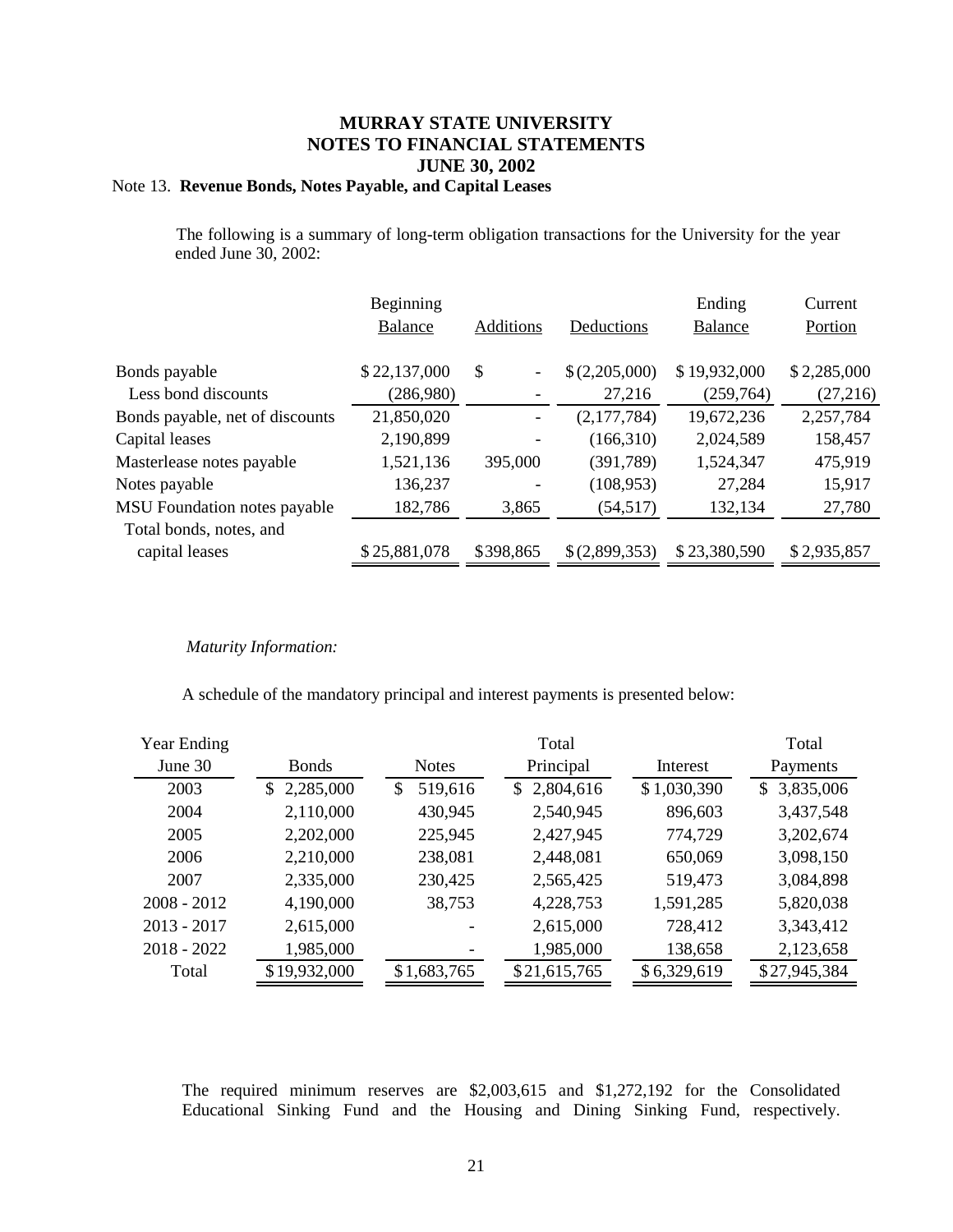Note 13. Revenue Bonds, Notes Payable, and Capital Leases (cont'd)

Long term liability activity for the year ended June 30, 2002 was as follows:

|                                                                             |            |                                         | Interest       |                    |
|-----------------------------------------------------------------------------|------------|-----------------------------------------|----------------|--------------------|
|                                                                             |            |                                         | <b>Expense</b> | <b>Bonds/Notes</b> |
|                                                                             | Original   | <b>Balance</b> due                      | Current        | Maturing           |
|                                                                             | Issue      | June 30, 2002                           | Year           | 2002-03            |
| <b>Housing and Dining System Revenue Bonds Payable</b>                      |            |                                         |                |                    |
| Series H bonds dated 9/1/65 with an interest                                |            |                                         |                |                    |
| of 3 3/8%. Final principal payment date 9/1/03.                             |            |                                         |                |                    |
| Elizabeth Hall and Springer Hall.                                           | 1,845,000  | 140,000                                 | 5,228          | 90,000             |
| Series I bonds dated 9/1/65 with an interest rate                           |            |                                         |                |                    |
| of 3 5/8%. Final principal payment date 9/1/04.                             |            |                                         |                |                    |
| Hart Hall.                                                                  | 2,250,000  | 267,000                                 | 10,189         | 95,000             |
| Series J bonds dated 9/1/65 with an interest rate                           |            |                                         |                |                    |
| of 3 3/4%. Final principal payment date 9/1/04.                             |            |                                         |                |                    |
| College Court III.                                                          | 510,000    | 60,000                                  | 2,374          | 20,000             |
| Series K bonds dated 9/1/65 with an interest rate                           |            |                                         |                |                    |
| of 3%. Final principal payment date 9/1/02.                                 |            |                                         |                |                    |
| Hester Hall and White Hall.                                                 | 3,280,000  | 235,000                                 | 8,768          | 235,000            |
| Series L bonds dated 9/1/68 with an interest rate                           |            |                                         |                |                    |
| of 3%. Final principal payment date 9/1/08.                                 |            |                                         |                |                    |
| Regents Hall.                                                               | 2,000,000  | 1,200,000                               | 35,572         | 155,000            |
| Series M bonds dated 6/26/97 with an interest rate                          |            |                                         |                |                    |
| from 4% to 5.4%. Final principal payment<br>date 9/1/17. Winslow Cafeteria. | 825,000    | 715,000                                 | 36,165         | 30,000             |
|                                                                             |            |                                         |                |                    |
| Series N bonds dated 5/12/99 with an interest rate                          |            |                                         |                |                    |
| from 4.35% to 4.9%. Final principal payment                                 |            |                                         |                |                    |
| date 9/1/18. Fire safety for residence halls.                               | 6,370,000  | 5,950,000                               | 263,193        | 225,000            |
| Series O bonds dated 6/1/2001 with an interest rate                         |            |                                         |                |                    |
| from 4.00% to 5.00%. Final principal payment                                |            |                                         |                |                    |
| date 9/1/21. Hart Hall.                                                     | 1,610,000  | 1,610,000                               | 75,120         | 5,000              |
| <b>Total Housing and Dining System</b>                                      |            |                                         |                |                    |
| Revenue Bonds Payable<br>\$                                                 | 18,690,000 | 10,177,000<br>$\boldsymbol{\mathsf{S}}$ | 436,609<br>\$  | 855,000<br>\$      |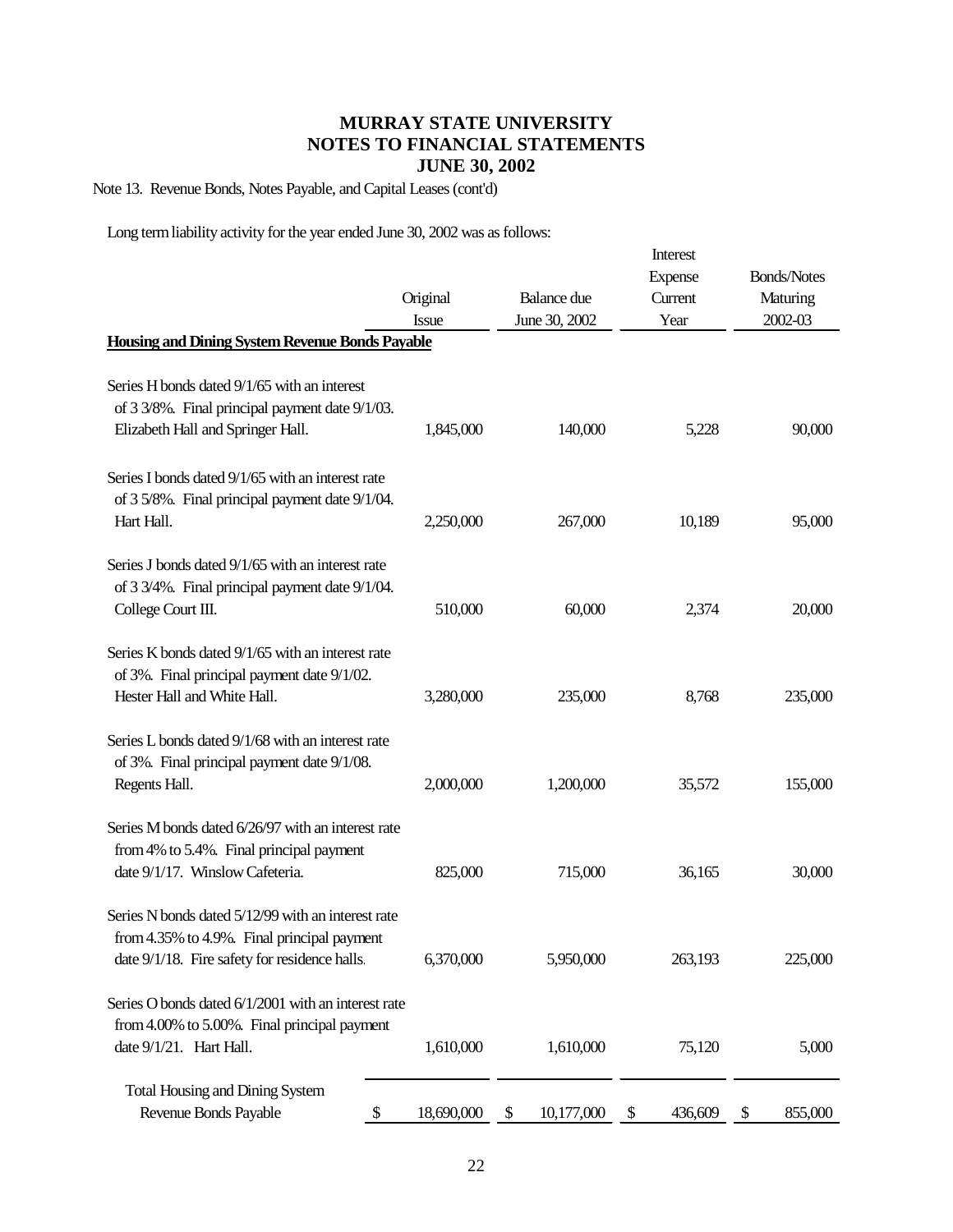Note 13. Revenue Bonds,Notes Payable, and Capital Leases (cont'd) Note 13. Revenue Bonds,Notes Payable, and Capital Leases (cont'd)

|                                                                                                                                                          | Original<br>Issue | Balance due<br>June 30, 2002 | Interest<br>Expense<br>Current<br>Year | <b>Bonds/Notes</b><br>Maturing<br>2002-03 |
|----------------------------------------------------------------------------------------------------------------------------------------------------------|-------------------|------------------------------|----------------------------------------|-------------------------------------------|
|                                                                                                                                                          |                   |                              |                                        |                                           |
| <b>Notes Payable</b><br><b>Ohio Valley Conference</b><br>Dated 9/8/99 with interest rate of 6.0%. Final<br>principal payment due 9/3/03.                 | \$<br>56,625      | \$<br>22,064                 | \$<br>1,986                            | \$<br>10,696                              |
| GE Capital Public Finance, Inc.<br>Date 6/22/00 with interest rate of 5.86%. Final                                                                       |                   |                              |                                        |                                           |
| principal payment due 8/1/02.                                                                                                                            | 15,603            | 5,220                        | 595                                    | 5,221                                     |
| <b>Total Notes Payable</b>                                                                                                                               | \$<br>72,228      | \$<br>27,284                 | \$<br>2,581                            | \$<br>15,917                              |
| <b>MSU Foundation Payable</b><br>Other liabilities - MSU Foundation<br>Various notes for purchase of academic<br>equipment. Final principal due 4/02/08. | 256,513           | 132,134                      | 13,299                                 | 27,780                                    |
| <b>Total MSU Foundation Payable</b>                                                                                                                      | \$<br>256,513     | \$<br>132,134                | \$<br>13,299                           | \$<br>27,780                              |
| <b>Capital Leases</b>                                                                                                                                    | \$<br>2,915,285   | \$<br>2,024,588              | \$<br>103,156                          | \$<br>158,457                             |
| Total all bond issues, notes<br>payable, and capital leases                                                                                              | 40,914,026        | \$<br>23,380,590             | \$<br>1,242,653                        | \$<br>2,935,857                           |
| Campus Backbone Networking - Master Lease                                                                                                                |                   |                              |                                        |                                           |
| dated 1/25/98 with interest of 4.23% to 4.35%.                                                                                                           |                   |                              |                                        |                                           |
| Final principal payment due 2/25/04.                                                                                                                     | 1,500,000         | 497,350                      | 27,889                                 | 294,154                                   |
| <b>Total Masterlease Payable</b>                                                                                                                         | \$<br>2,695,000   | \$<br>1,524,347              | \$<br>67,203                           | \$<br>475,919                             |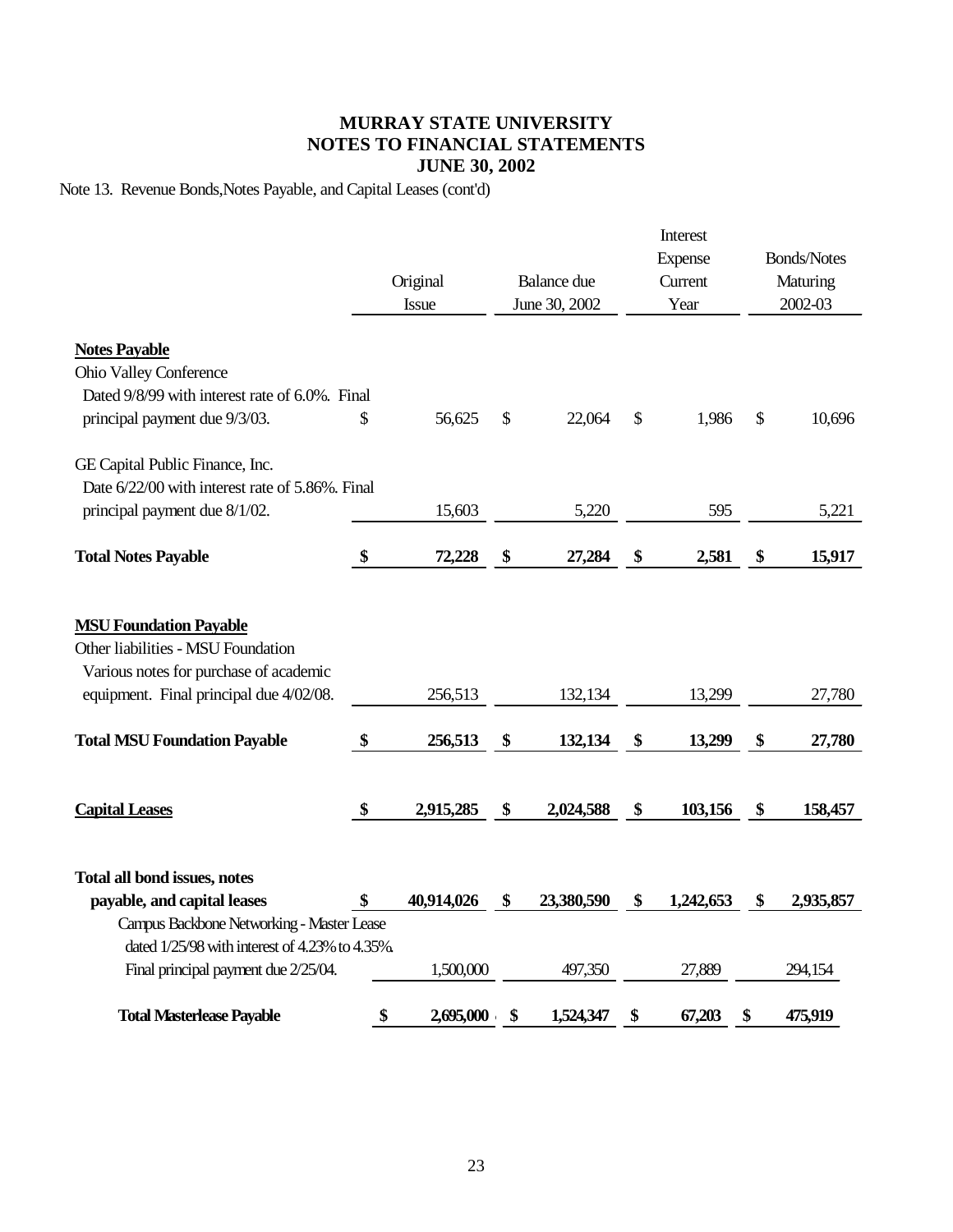Note 13. Revenue Bonds, Notes Payable, and Capital Leases (cont'd)

### *Capital Leases:*

The University leases certain equipment and facilities, under capital lease agreements. The recorded cost of these assets and accumulated depreciation thereon as of June 30, 2002 are \$2,912,285 and \$1,798,126, respectively. Remaining minimum annual lease payments pursuant to these leases are as follows:

| Year Ending                                |              |                  |               |  |
|--------------------------------------------|--------------|------------------|---------------|--|
| June 30                                    | Equipment    | <b>Buildings</b> | Total         |  |
| 2003                                       | \$<br>82,051 | \$<br>179,585    | \$<br>261,636 |  |
| 2004                                       | 78,622       | 179,629          | 258,251       |  |
| 2005                                       | 52,503       | 179,428          | 231,931       |  |
| 2006                                       |              | 178,974          | 178,974       |  |
| 2007                                       |              | 179,259          | 179,259       |  |
| $2008 - 2012$                              |              | 896,781          | 896,781       |  |
| $2013 - 2017$                              |              | 896,423          | 896,423       |  |
|                                            | 213,176      | 2,690,079        | 2,903,255     |  |
| Less amount representing interest          | (14, 587)    | (864,079)        | (878, 666)    |  |
| Present value of capital lease obligations | 198,589      | \$<br>1,826,000  | \$2,024,589   |  |

#### Note 14**. Unrestricted Net Assets**

The University's designations of unrestricted net assets consisted of:

|                               | June 30, 2002 |
|-------------------------------|---------------|
| Unrestricted net assets:      |               |
| Allocated for:                |               |
| Prior year carryovers:        |               |
| Renovation and maintenance    | \$1,116,259   |
| Departmental operations       | 6,218,467     |
| Encumbrances                  | 835,867       |
| General contingency           | 6,843,477     |
| Self insurance                | 900,000       |
| Total unrestricted net assets | \$15,914,070  |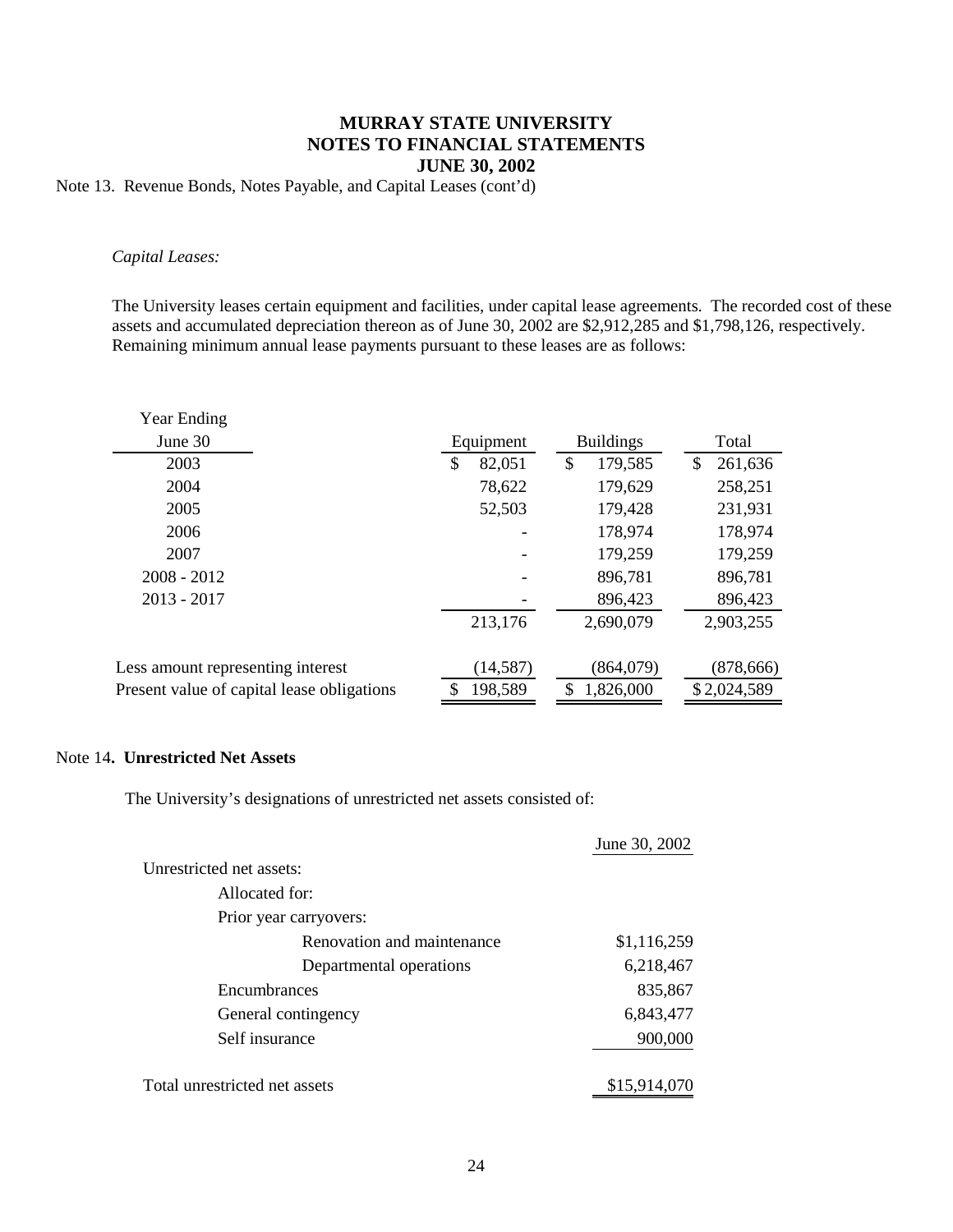#### Note 15**. Risk Management**

The University is exposed to various risks of loss related to torts; theft of, damage to and destruction of assets; error and omission; employee injuries and illnesses; natural disasters and employee health and accident benefits. Commercial insurance coverage is purchased for claims arising from such matters other than those related to workers' compensation, natural disasters, and employee health benefits. Settled claims have not exceeded this commercial coverage in any of the three preceding years. The state of Kentucky self-insures workers' compensation benefits for all state employees, including University employees. Claims are administered by Risk Management Services Corporation.

#### Note 16. **Contingencies and Commitments**

The University is a defendant in various lawsuits. It is the opinion of management and its legal counsel, based in part on the doctrine of sovereign immunity and other statutory provisions, that the ultimate outcome of litigation will not have a material effect on the future operations or financial position of the University.

The University has outstanding commitments under construction contracts of approximately \$4,600,000 as of June 30, 2002.

#### Note 17. **Natural Expense Classifications with Functional Classifications**

The University's operating expenses by functional classification were as follows:

|                              | Year ended June 30, 2002      |                  |                          |    |             |              |                              |    |               |
|------------------------------|-------------------------------|------------------|--------------------------|----|-------------|--------------|------------------------------|----|---------------|
|                              | <b>Natural Classification</b> |                  |                          |    |             |              |                              |    |               |
|                              | Compen-                       |                  |                          |    | Non         |              |                              |    |               |
|                              | sation $&$                    | Capitalized      |                          |    |             |              |                              |    |               |
| <b>Fund Classification</b>   | <b>Benefits</b>               | Operations       | Utilities                |    | Property    | Scholarships | Depreciation                 |    | Total         |
| Instruction                  | \$37,071,237                  | 5,653,463<br>\$. | \$                       | \$ | 664,659     | \$<br>42,058 | \$<br>$\overline{a}$         | \$ | 43,431,417    |
| Research                     | 1,131,339                     | 578,199          |                          |    | 80,775      | 300          | $\qquad \qquad \blacksquare$ |    | 1,790,613     |
| <b>Public Service</b>        | 3,844,178                     | 1,115,564        |                          |    | 190,443     |              | $\qquad \qquad \blacksquare$ |    | 5,150,185     |
| Academic Support             | 3,342,451                     | 1,707,120        |                          |    | 640,767     | 550          | $\overline{\phantom{0}}$     |    | 5,690,888     |
| Libraries                    | 1,410,791                     | 6,504            |                          |    | 21,147      |              | $\qquad \qquad \blacksquare$ |    | 1,438,442     |
| <b>Student Services</b>      | 6,136,446                     | 3,377,169        | $\overline{\phantom{a}}$ |    | 47,313      | 2,941        | $\qquad \qquad -$            |    | 9,563,869     |
| <b>Institutional Support</b> | 8,767,086                     | 486,903          |                          |    | 262,968     |              |                              |    | 9,516,957     |
| Operations and               |                               |                  |                          |    |             |              |                              |    |               |
| Maintenance                  | 4,877,175                     | 2,171,095        | 4,396,413                |    | 87,012      |              |                              |    | 11,531,695    |
| Financial Aid                | 35,205                        | 48,945           |                          |    | 855         | 5,626,992    |                              |    | 5,711,997     |
| Auxiliary                    | 4,693,852                     | 8,954,210        |                          |    | 62,813      | 61,902       |                              |    | 13,772,777    |
| Depreciation                 |                               |                  |                          |    |             |              | 6,144,645                    |    | 6,144,645     |
| <b>Total Expenses</b>        | \$71,309,760                  | \$24,099,172     | \$4,396,413              |    | \$2,058,752 | \$5,734,743  | \$6,144,645                  |    | \$113,743,485 |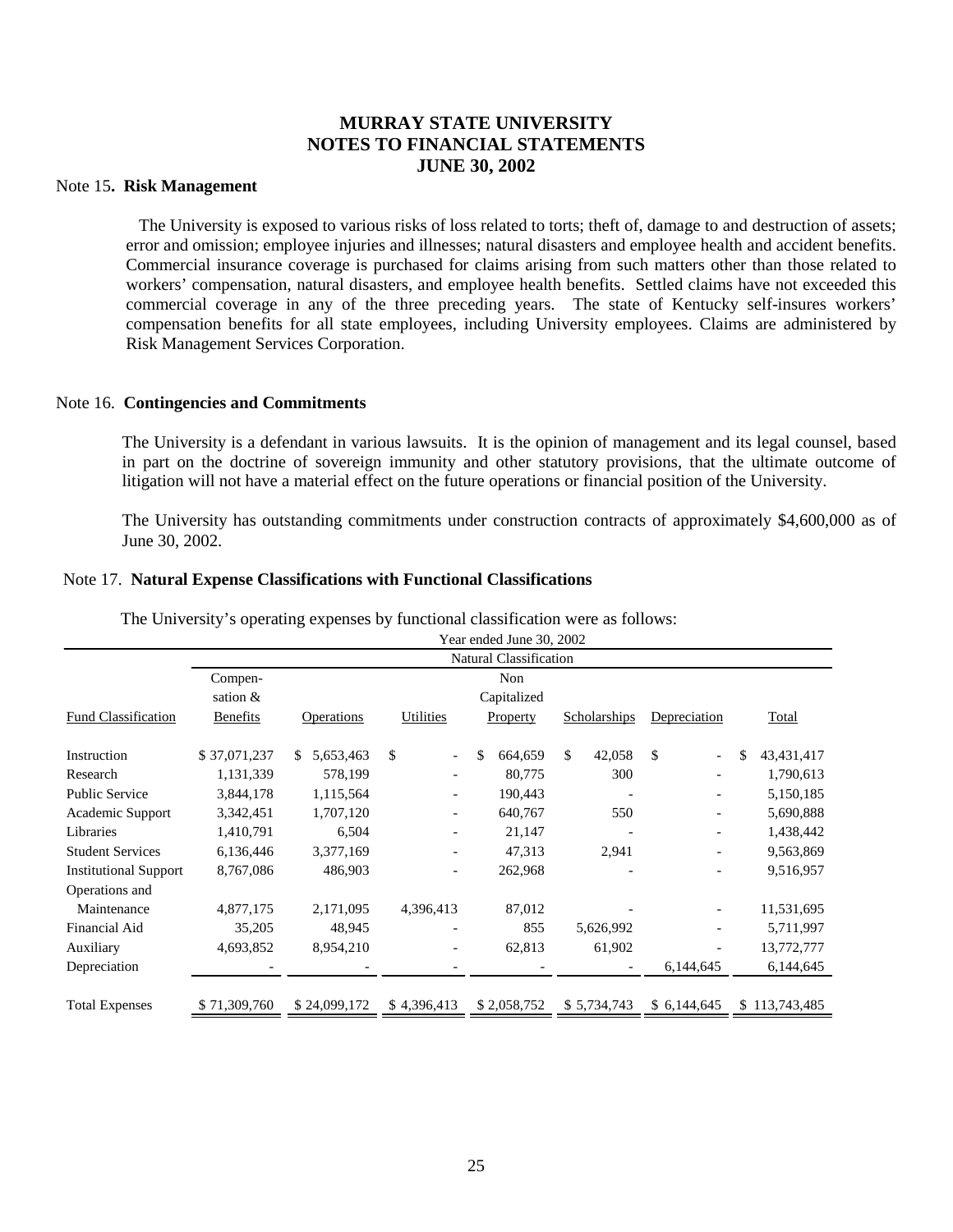#### Note 18. **Segment Information**

The University's Housing and Dining System was established by the 1965 Trust Indenture. The Housing and Dining System, as defined by this trust indenture, includes all the student housing, dining, and student center facilities, and related enterprises facilities that now exist

at the main campus in Murray, Kentucky. The University issues revenue bonds for this system to finance certain of its housing and dining auxiliary enterprise activities. These bonds will be payable from and will constitute a charge upon the gross revenue to be derived by the University from the operation of its Housing and Dining System. The revenues of the system consist of the gross amount of rentals received by the University for the use and occupancy of the facilities of the housing system and the net income from dining operations. These revenues do not include those generated by the University bookstore.

Condensed financial information of the University's Housing and Dining segment is as follows:

|                                                 | June 30, 2002 |
|-------------------------------------------------|---------------|
| <b>CONDENSED BALANCE SHEET</b>                  |               |
| Assets:                                         |               |
| Current assets                                  | \$2,878,314   |
| Noncurrent assets                               | 2,859,330     |
| Capital assets, net of accumulated depreciation | 4,839,634     |
| <b>Total assets</b>                             | \$10,577,278  |
| Liabilities:                                    |               |
| <b>Current liabilities</b>                      | \$5,975,382   |
| Noncurrent liabilities                          | 10,313,400    |
| <b>Total liabilities</b>                        | 16,288,782    |
| Net Assets:                                     |               |
| Invested in capital assets, net of related debt | (5,137,199)   |
| Restricted for:                                 |               |
| Expendable:                                     |               |
| Capital                                         | 931,634       |
| Debt service                                    | 1,591,128     |
| Unrestricted                                    | (3,097,067)   |
| Total net assets                                | (5,711,504)   |
| Total liabilities and net assets                | \$10,577,278  |
|                                                 |               |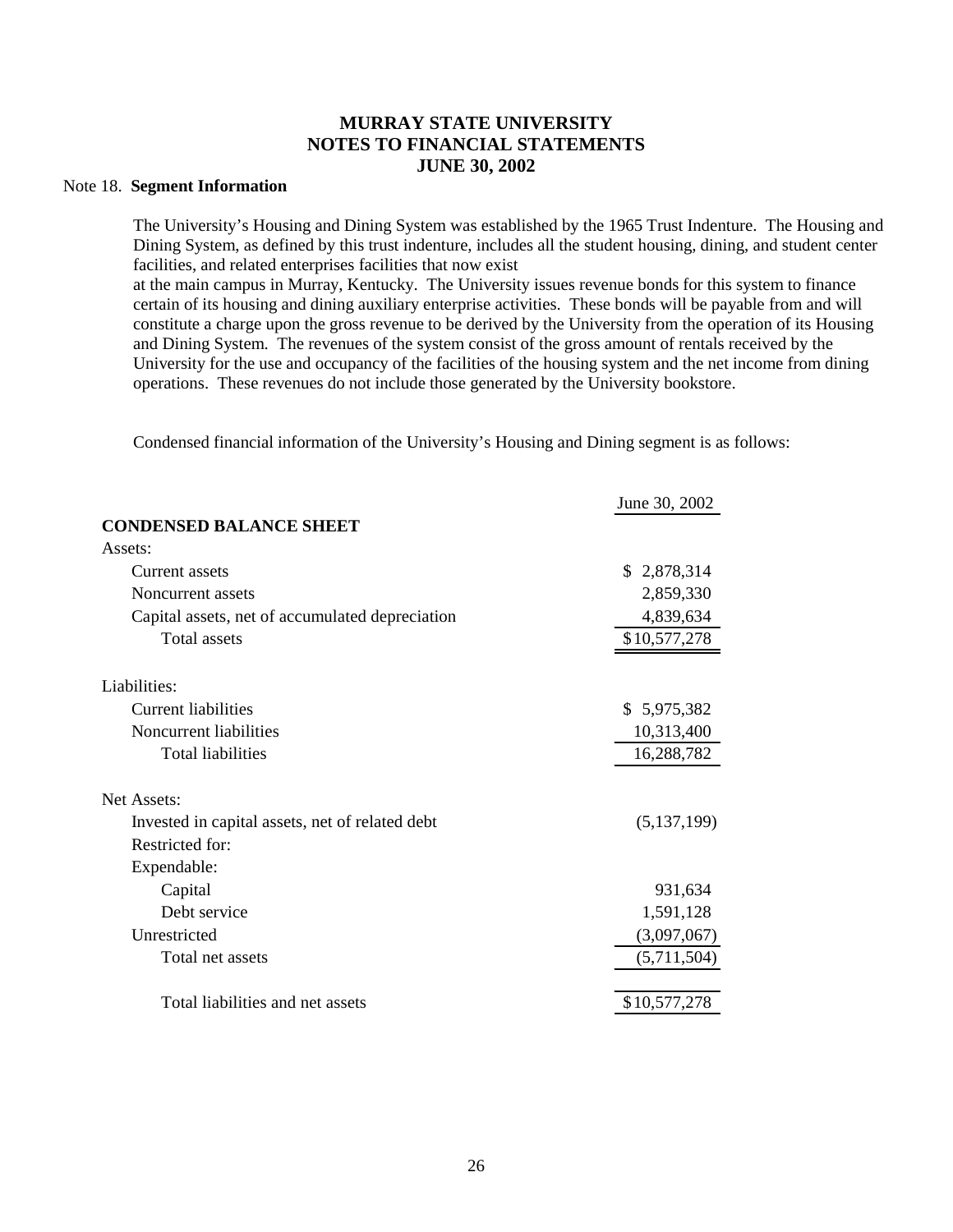Note 18. Segment Information (cont'd)

| <b>CONDENSED STATEMENT OF REVENUES,</b><br><b>EXPENSES, AND CHANGES IN NET ASSETS</b><br>Operating revenues<br>Operating expenses<br>Depreciation expense<br><b>Operating loss</b><br>Nonoperating revenues(expenses)<br>Change in Net Assets<br>Net Assets - beginning of year, as originally reported<br>Cumulative effect of change in accounting principle<br>Net Assets - beginning of year, as restated | ended          |
|---------------------------------------------------------------------------------------------------------------------------------------------------------------------------------------------------------------------------------------------------------------------------------------------------------------------------------------------------------------------------------------------------------------|----------------|
|                                                                                                                                                                                                                                                                                                                                                                                                               | June 30, 2002  |
|                                                                                                                                                                                                                                                                                                                                                                                                               |                |
|                                                                                                                                                                                                                                                                                                                                                                                                               |                |
|                                                                                                                                                                                                                                                                                                                                                                                                               | \$10,230,555   |
|                                                                                                                                                                                                                                                                                                                                                                                                               | 9,722,930      |
|                                                                                                                                                                                                                                                                                                                                                                                                               | 575,828        |
|                                                                                                                                                                                                                                                                                                                                                                                                               | (68,203)       |
|                                                                                                                                                                                                                                                                                                                                                                                                               | (1,592,081)    |
|                                                                                                                                                                                                                                                                                                                                                                                                               | (1,660,284)    |
|                                                                                                                                                                                                                                                                                                                                                                                                               | 14,058,309     |
|                                                                                                                                                                                                                                                                                                                                                                                                               | (18, 109, 529) |
|                                                                                                                                                                                                                                                                                                                                                                                                               | (4,051,220)    |
| Net Assets - end of year                                                                                                                                                                                                                                                                                                                                                                                      | \$(5,711,504)  |
| <b>CONDENSED STATEMENT OF CASH FLOWS</b>                                                                                                                                                                                                                                                                                                                                                                      |                |
| Net cash flows provided (used) by:                                                                                                                                                                                                                                                                                                                                                                            |                |
| Operating activities                                                                                                                                                                                                                                                                                                                                                                                          | \$1,479,981    |
| Noncapital financing activities                                                                                                                                                                                                                                                                                                                                                                               | 79,298         |
| Capital and related financing activities                                                                                                                                                                                                                                                                                                                                                                      | (1,300,676)    |
| Investing activities                                                                                                                                                                                                                                                                                                                                                                                          | 3,278          |
| Net increase in cash                                                                                                                                                                                                                                                                                                                                                                                          | 261,881        |
| Cash - beginning of year                                                                                                                                                                                                                                                                                                                                                                                      | 2,328,034      |
| Cash - end of year                                                                                                                                                                                                                                                                                                                                                                                            | \$2,589,915    |